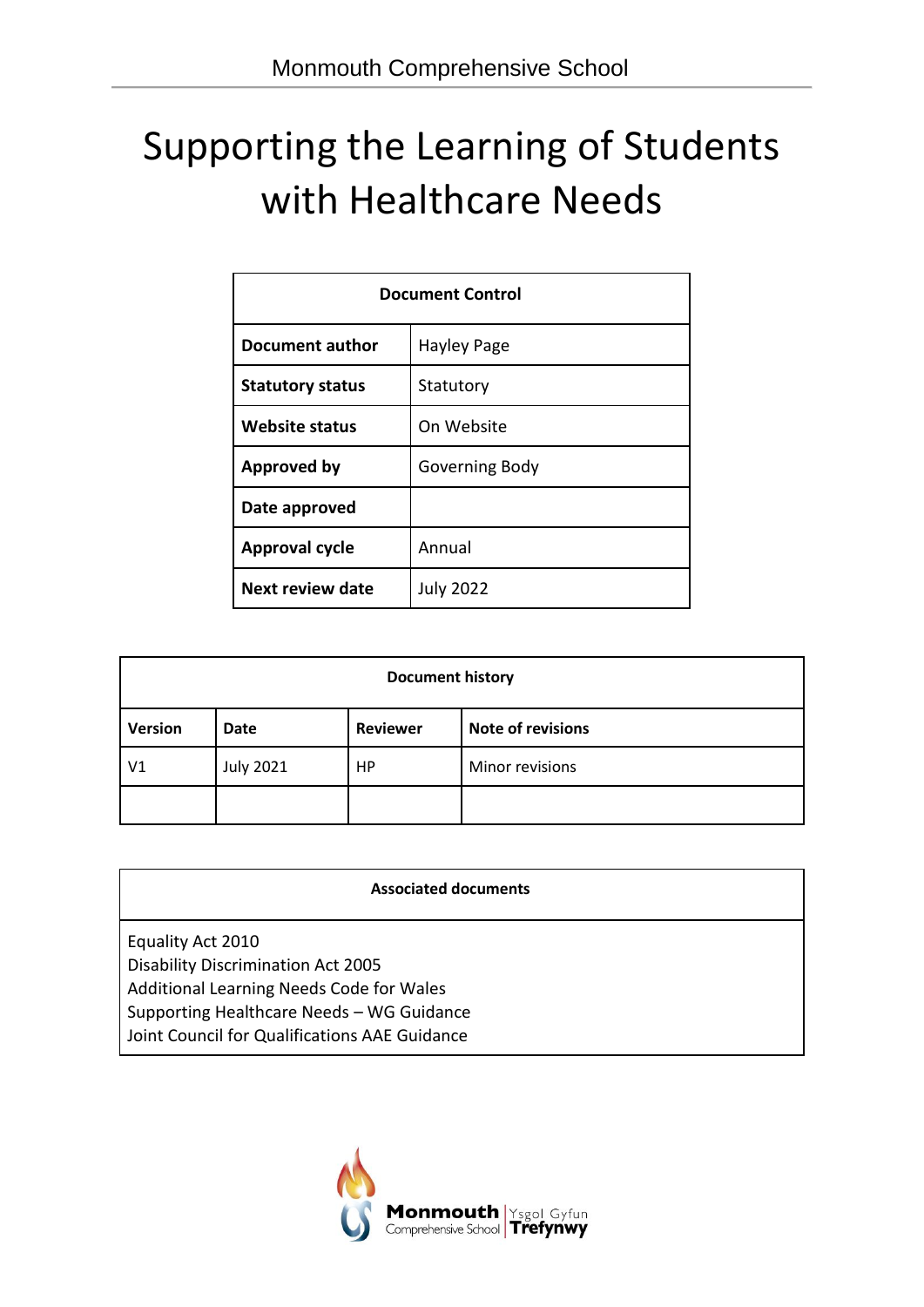# Aims

Monmouth Comprehensive School is committed to ensuring that all our learners, including those with healthcare needs, are fully supported in accordance with our legal responsibilities and statutory duties. A cooperative and proactive approach to providing effective and individual support is promoted.

Monmouth Comprehensive School has arrangements in place as outlined in this policy to focus on meeting the needs specific to the learner and consider how this impacts on their education, attainment and well-being. The school is committed to ensuring arrangements support learners and minimise disruption or barriers to their education. Arrangements will also consider any wider safeguarding duties while seeking to ensure all learners can access and enjoy the same opportunities, where safe to do so. Where possible, the school is committed to supporting the learner to build understanding and confidence to increasingly self-manage healthcare needs, depending on their ability to do so.

*This policy links directly to Local Authority and Welsh Government guidance.*

# Roles and Responsibilities

The Governing Bodies will oversee the development and implementation of arrangements including:

- $\star$  complying with statutory duties
- $\star$  promoting the wellbeing of learners
- $\star$  supporting learners to uphold their rights
- ★ ensuring a clear understanding of roles and responsibilities
- ★ working collaboratively to meet the needs of the leaner
- ★ developing Individual Healthcare Plans (IHPs) and monitoring and reviewing arrangements (Appendix 3-5)
- ★ ensuring a policy is in place which covers emergency situations (Appendix 1)
- $\star$  ensuring appropriate training is available;
- $\star$  ensuring appropriate insurance is in place

The Head Teacher and Senior Leadership Team will ensure arrangements are developed and effectively implemented including:

- $\star$  working with the governing body to ensure compliance
- $\star$  ensuring the school has a relevant policy
- ★ ensuring there is a clearly understood process of communication
- ★ ensuring robust processes for record keeping
- $\star$  clear emergency arrangements are in place (Appendix 1)
- $\star$  clear monitoring arrangements are in place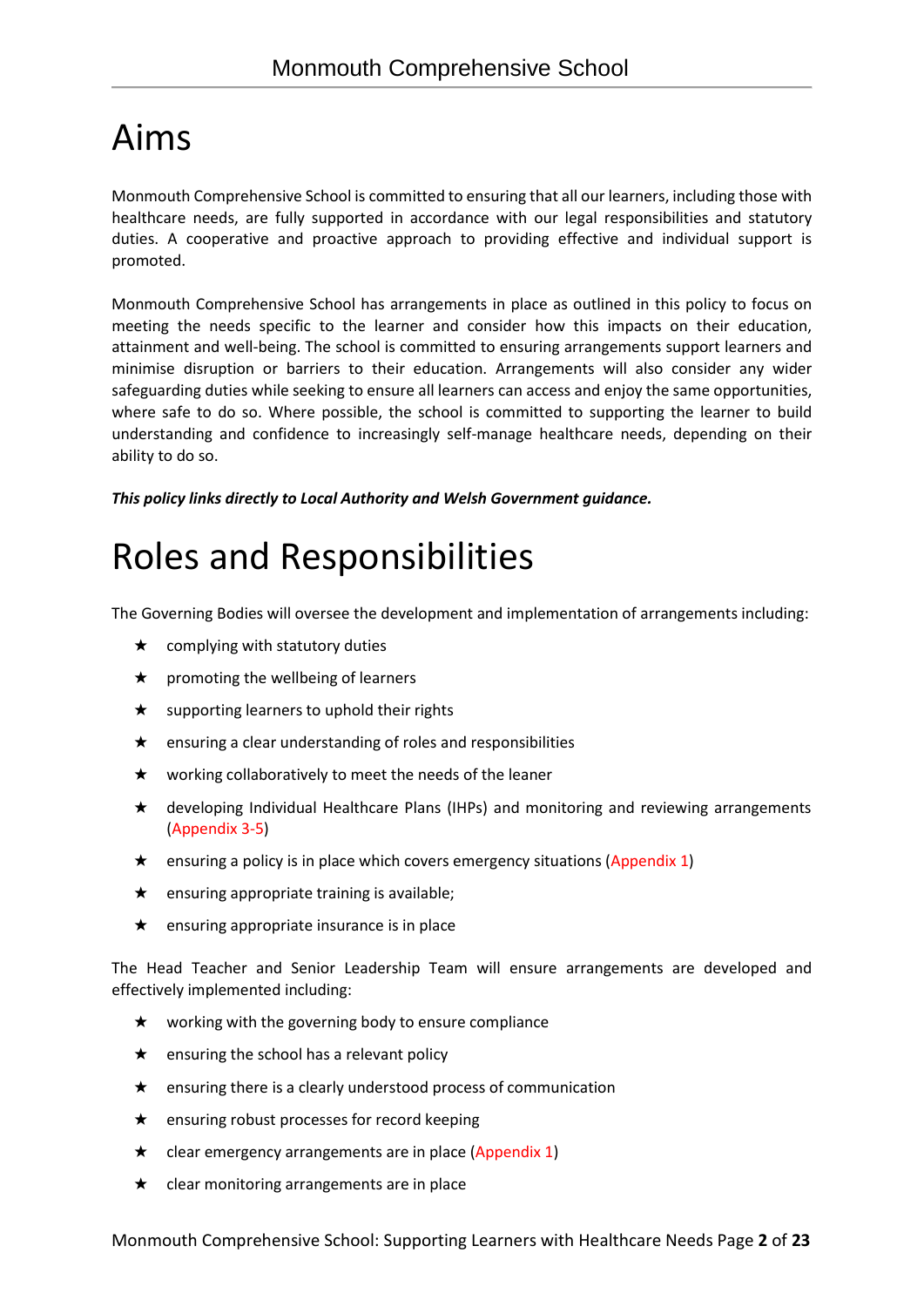- $\star$  there is a key member of staff with responsibility for learners with healthcare needs
- ★ ensuring appropriate training is in place (Appendix 6)
- ★ discuss responsibility for Individual Healthcare Plans (IHP) with partners i.e. Health to determine the most appropriate lead (Appendix 3-5)
- $\star$  ensure appropriate environment is available (for example in relation to toileting)
- ★ ensuring appropriate dialogue with the LA in relation to insurance
- ★ ensuring annual reports to Governors regarding arrangements in place
- ★ ensuring learners are included in activities unless there is a clear evidenced based reason to the contrary.

Teachers and support staff will receive relevant training (from LA and Healthcare professionals as required) and ensure they:

- $\star$  understand the policies and procedures in place in the setting
- ★ understand and follow communication protocols
- $\star$  are aware of learners with more chronic needs and those with IHPs
- ★ are aware of what to do in an emergency, the schools emergency procedures, and be aware of the signs of common life threatening emergencies
- $\star$  listen to the views of learners and parents when putting support in place
- $\star$  ensure learners know who to tell if they feel unwell
- ★ ensure learners are not excluded from activities
- ★ be aware of the impact of healthcare needs on learning and wellbeing
- ★ keep parents informed of any impact of the learners' healthcare needs

Parents and learners will:

- $\star$  receive updates regarding healthcare issues/changes that occur within the education setting
- $\star$  be involved in the creation, development and review of an IHP (if any) this includes health
- ★ provide the education setting with sufficient and up-to-date information about healthcare needs, including any guidance regarding the administration of medicines and/or treatment from healthcare professionals. (see Appendices)
- ★ where appropriate, learners should be encouraged and enabled to manage their own healthcare needs
- ★ inform the education setting of any changes such as type of medication, dosage or method of administration
- ★ provide relevant in-date medicines (monitoring and providing new medication as required), correctly labelled, with written dosage and administration instructions
- ★ ensure a nominated adult is contactable at all times and all necessary forms are completed and signed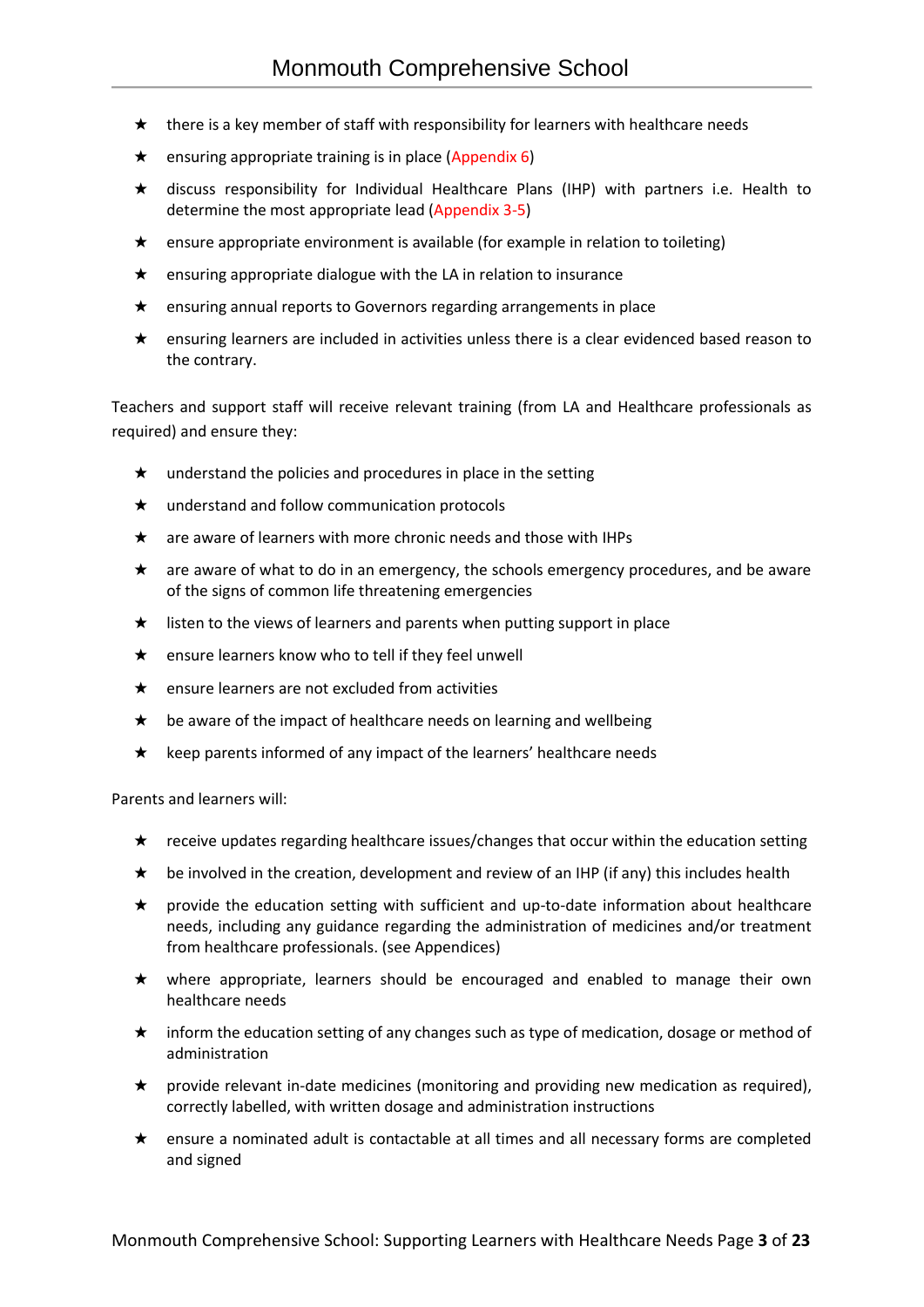★ inform the education setting if their child has/had an infectious disease or condition while in attendance

# Accessibility

Monmouth Comprehensive School will ensure that all learners are supported to participate in trips and visits, structured and unstructured social activities, such as breaks, breakfast club, productions, after-hours clubs and residential visits. Dietary requirements of learners with healthcare needs are considered as necessary. Risk assessments and accessibility plans are in place for all learners as appropriate.

(See Equalities Act 2010 and School's Individual Strategic Equality Plan)

(See the Equality Act 2010 (Statutory Duties) (Wales) Regulations 2011 S.I.2011/1064). **gov.wales/topics/people-and-communities/equality-diversity**

# Information Sharing

Monmouth Comprehensive School will ensure that all information is kept up to date and there is a clear information sharing protocol in place agreed / signed by parents and the learner. Teachers, supply teachers and support staff (this may include catering staff and relevant contractors) should have access to the relevant information, particularly if there is a possibility of an emergency situation arising.

- ★ A register of learners with high-risk medical needs is shared with all staff through the secure staff-share area. Further information on high-risk health needs is located on the student profile within our School Information Management System, this includes emergency procedures in place.
- ★ A register of First Aid trained staff is located within our electronic staff planner, with the date of qualification and renewal requirement date.
- ★ We use staff meetings, the bulletin and email to help ensure staff are aware of the healthcare needs of students they have or may have contact with.
- ★ If a learner has said they feel ill, appropriate staff are made aware via email; e.g. a student had an asthma attack in morning, all other staff the student would see later that day are made aware to look out for any signs of deterioration/further illness. This could include nonteaching staff such as lunchtime staff or administration support staff, where appropriate. The person in receipt of this information (i.e. administration staff, Form Tutor) will ensure it is shared with the Inclusion and Wellbeing Team to aid communication with all staff.
- ★ We make the Healthcare Needs Policy easily available and accessible, online and in a hard copy when requested.
- ★ We provide the learner/parents with a copy of our information sharing policy. This should state the type of bodies and individuals with whom the learner's medical information may be shared.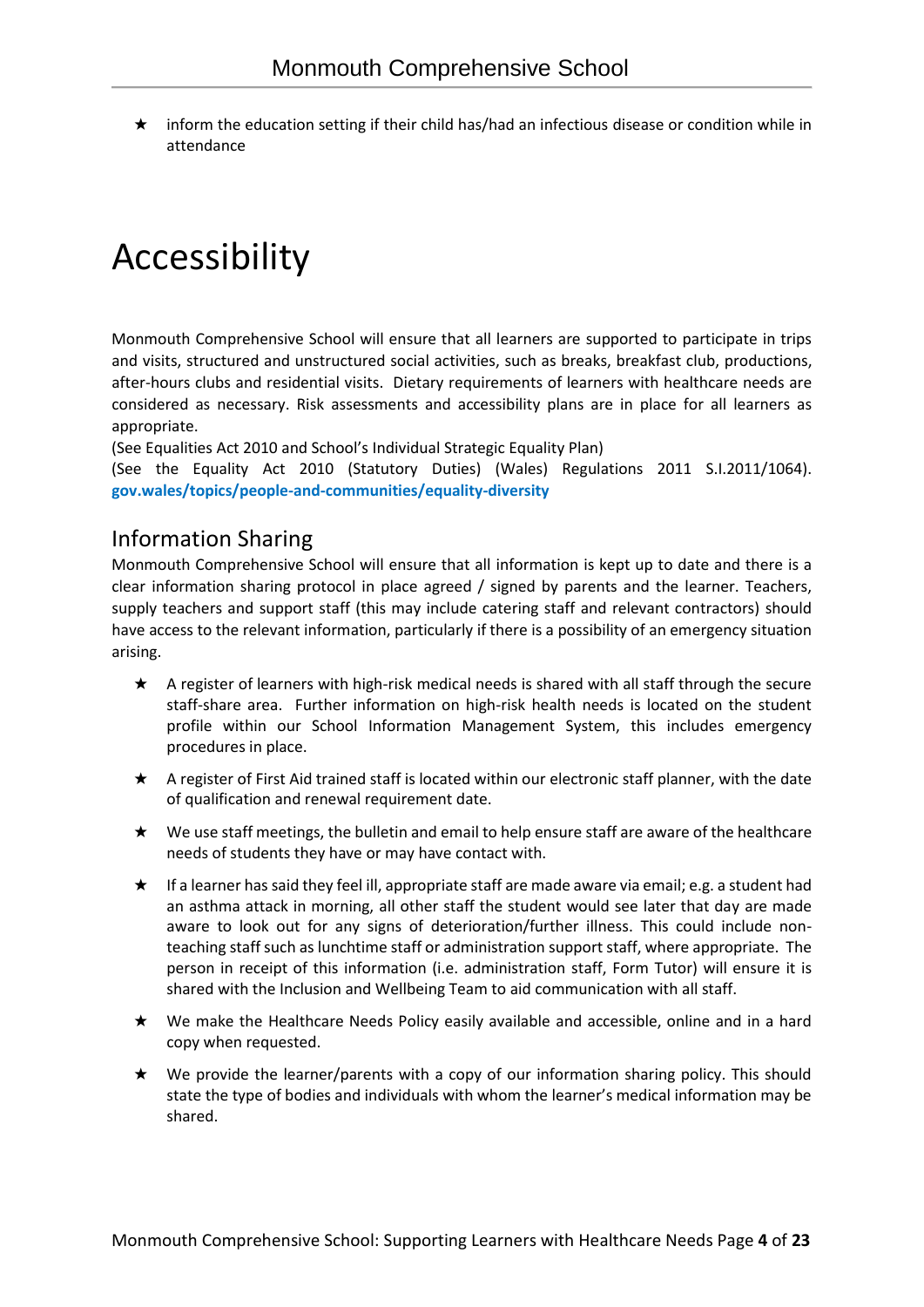- ★ We ask parents to sign a consent form which clearly details the bodies, individuals and methods through which their learner's medical information will be shared. Sharing medical information can be a sensitive issue and the learner should be involved in any decisions.
- ★ We include student councils, 'healthy schools' and other learner groups in the development of the setting's healthcare needs arrangements, where appropriate.
- $\star$  We consider how peers may be able to assist learners, e.g. they could be taught the triggers or signs of issues for a learner, know what to do in an emergency and who to ask for help. (This would be discussed with the learner and parents first to decide if and which information can be shared.). It is important in all of these cases that peer support is not used as a means to take responsibility for a learner with a healthcare need.
- ★ We will ensure that our students (or their peers) know who to tell if they feel ill, need support or changes to support them.
- ★ We will listen to concerns of students' (or their peers) if they feel ill at **any** point and consider the need for medical assistance (especially in the case of reported breathing difficulties).

# Procedures and Record Keeping

Monmouth Comprehensive School collects and maintains the following as appropriate:

- $\star$  Contact details for emergency services
- ★ Parental agreement for educational setting to administer prescribed medicine (Appendix 2)
- ★ Senior Leadership of educational setting agreement to administer prescribed medicine (Appendix 2)
- ★ Record of medicine stored for and administered to an individual learner (Stored through our secure electronic recoding system)
- $\star$  Request for learner to administer own medicine
- $\star$  Staff training record administration of medicines (Appendix 6)
- ★ Storage and access and administration of medication

Information can be found in the Appendices

# Storage, Access and Administration

All medicines are stored securely and safely. Monmouth Comprehensive School does not store surplus medication. Medicines should be in their original dispensed container, labelled with the name of the learner, medicine name, dosage and frequency, and expiry date. Monmouth Comprehensive School only accepts prescribed medicines and devices. Over the counter medication will not be administered or stored by school staff. Learners will know where their medication is stored. Administration of medication for any learners under the age of 16 requires parental consent.

# Emergency Procedures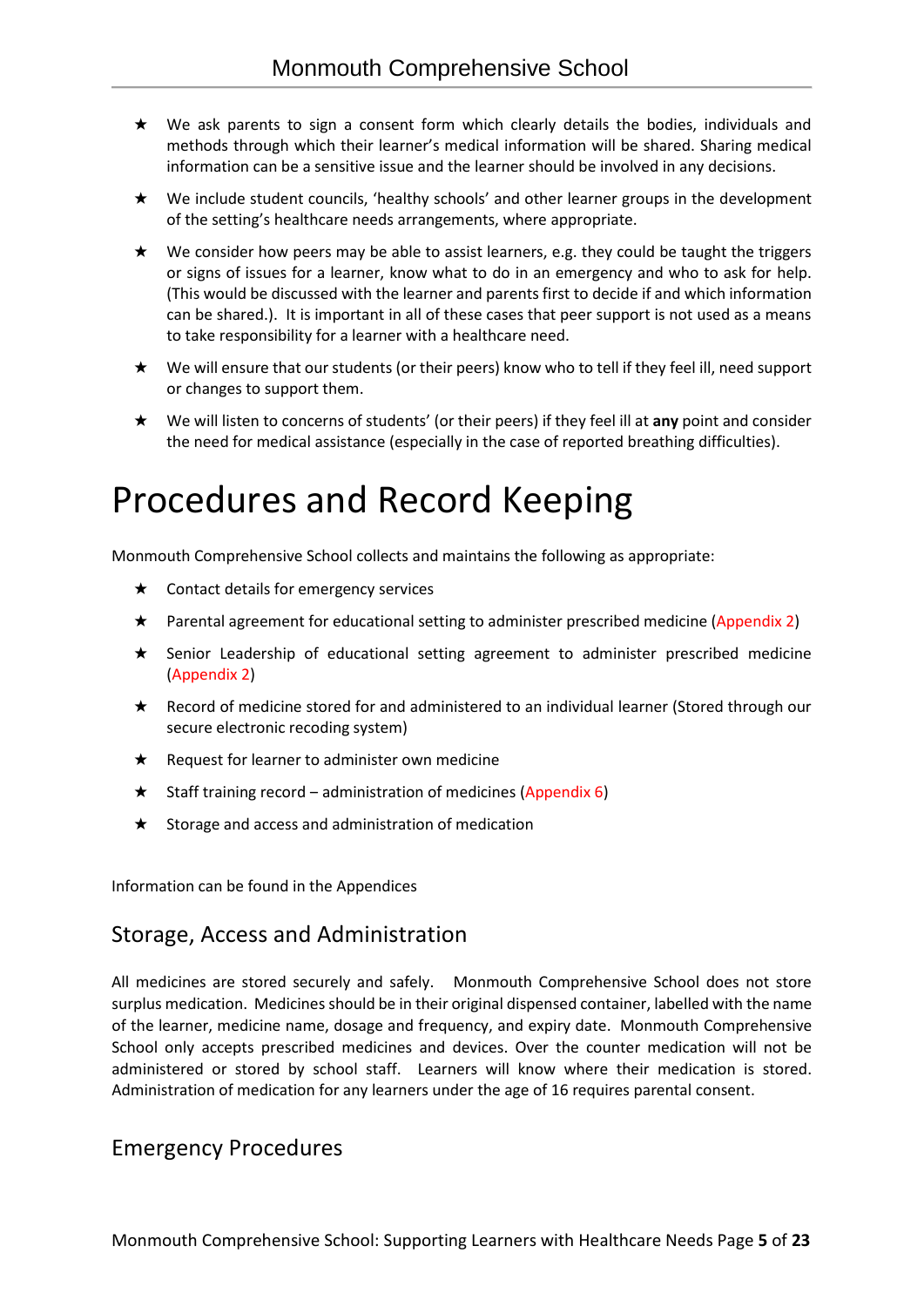All staff including temporary staff are aware of medical conditions and understand their duty in an emergency.

Where a learner has an IHP, this will clearly define what constitutes an emergency and explain what to do. Staff should be made aware of emergency symptoms and procedures through a Medical Care Plan. Where there is no IHP or where there is no diagnosis regular first aid will be administered.

All staff know what action to take in an emergency and receive updates annually, as a minimum, through the staff planner. If a learner needs to attend hospital a member of staff will stay with them until the parent / carer arrives or accompany a child taken to hospital in an ambulance. Staff will not take students to hospital in their own car; parents / emergency contacts will be contacted, alongside the emergency services.

# Training

Training provided will ensure staff are competent, have confidence in their ability to support learners and fulfil the content of an IHP. We keep a training log to ensure we are up to date with all requirements.

Monmouth Comprehensive School will run frequent First Aid Training (organised by the Business Manager) to ensure an appropriate number of staff are trained. Further training on individualised conditions will be organised based on student need by the Business Manager, alongside the Assistant Headteacher - Inclusion.

# Qualifications and Assessments

- ★ Teachers are expected to use their professional judgement to support learners with healthcare needs.
- ★ We recognise that effective liaison is imperative when learners with healthcare needs are approaching assessments, including those undertaking examinations in hospital or at home. The NEA components may help learners to keep up with their peers. *(EOTAS teaching staff may be able to arrange for concentration on this element to minimise the loss of learning while absent from school).* Liaison between the school and EOTAS provision is important, especially where the learner is moving from education setting or home to the hospital on a regular basis.
- ★ We will ensure that applications for special arrangements will be submitted by school to the awarding bodies as early as possible. (Awarding bodies may make special arrangements for learners with permanent or long-term disabilities and learning difficulties, or temporary disabilities and illnesses, who are taking public examinations such as National Tests, GCSEs or A levels) through the Examination Officer and Assistant Headteacher - Inclusion.
- $\star$  The school will take advice from the Local Authority if required.
- ★ We recognise it is unacceptable practice to request adjustments or additional time at a late stage. They will have to be applied for in good time. Consideration must also be given to practice examinations or other tests.

Full guidance on the range of special arrangements available and the procedures for making applications is given in the Joint Council for Qualifications' circulars *Adjustments for candidates with*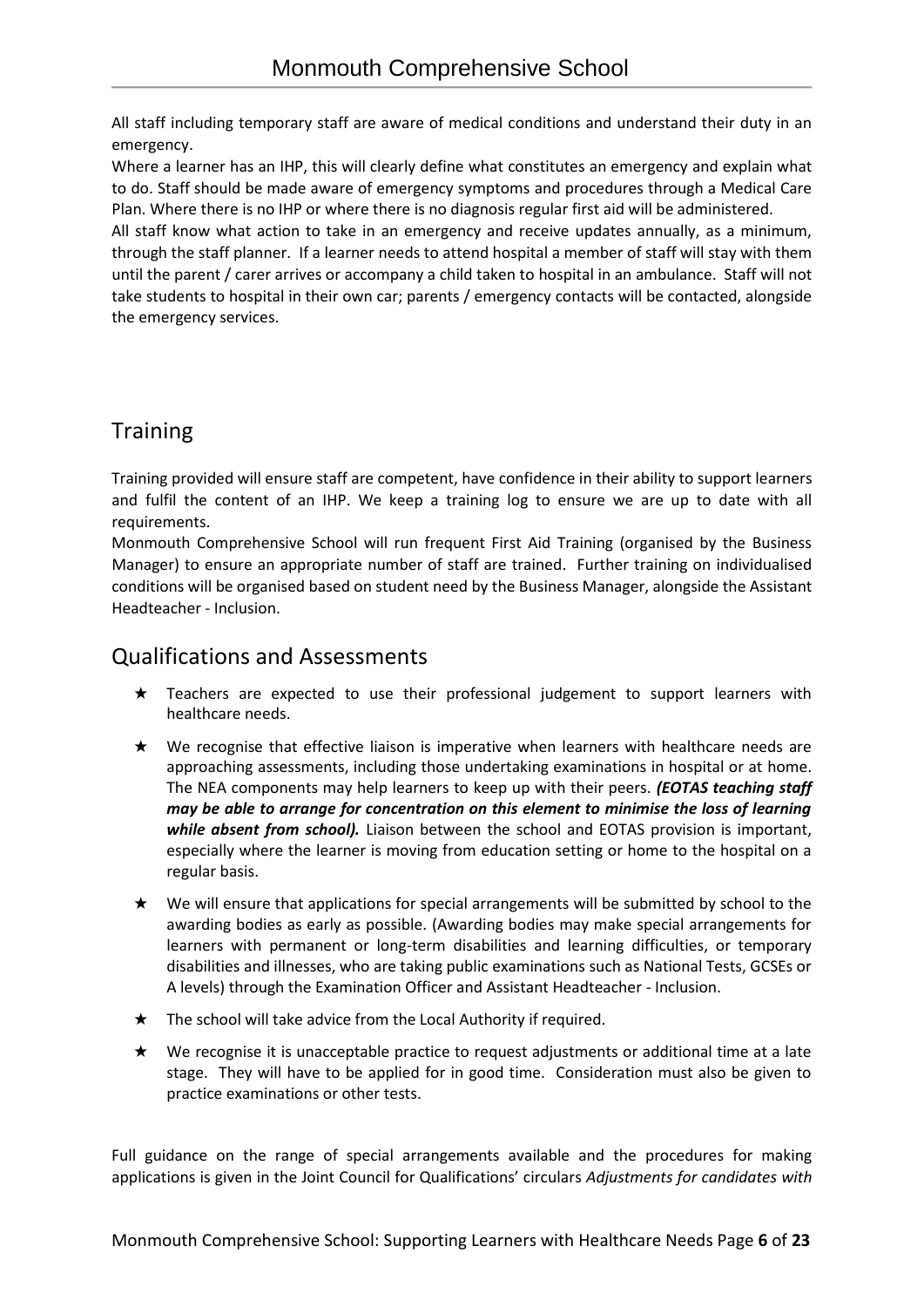*disabilities and learning difficulties* (2016) and *A guide to the special consideration process* (2016), which are both accessible from the Joint Council for Qualifications' website.)

*(Adjustments, adaptations or additional time for learners taking the National Reading and Numeracy Tests should be based on normal classroom practice for particular needs.)*

*Teachers are expected to use their professional judgement to support learners. Guidance is provided in the current National Reading and Numeracy Tests ‒ Test administration handbook and at:*

[www.jcq.org.uk/exams-office/access-arrangements-and-special-consideration/regulations-and](http://www.jcq.org.uk/exams-office/access-arrangements-and-special-consideration/regulations-and-guidance/access-arrangements-and-reasonable-adjustments-2016-2017)[guidance/access-arrangements-and-reasonable-adjustments-2016-2017](http://www.jcq.org.uk/exams-office/access-arrangements-and-special-consideration/regulations-and-guidance/access-arrangements-and-reasonable-adjustments-2016-2017) [www.jcq.org.uk/exams-office/access-arrangements-and-special-consideration/regulations-and](http://www.jcq.org.uk/exams-office/access-arrangements-and-special-consideration/regulations-and-guidance/a-guide-to-the-special-consideration-process-2016-2017)[guidance/a-guide-to-the-special-consideration-process-2016-2017](http://www.jcq.org.uk/exams-office/access-arrangements-and-special-consideration/regulations-and-guidance/a-guide-to-the-special-consideration-process-2016-2017) [www.jcq.org.uk/exams-office/access-arrangements-and-special-consideration](http://www.jcq.org.uk/exams-office/access-arrangements-and-special-consideration/)

# EOTAS

- ★ In the case of a short absence from school (less than 15 days), we will provide work to be completed at home, if the student's condition permits, and will support the student to catch up on their return.
- ★ In the eventuality that a student is absent for more than 15 days (consecutive or cumulative) we will work with the Local Authority and Health Professionals to ensure the needs of the student are met.

# Integration

At Monmouth Comprehensive School, we recognise that we have a key role to play in the successful integration after diagnosis or reintegration of students with healthcare needs. We will be proactive and work with health professionals and the Local Authority as appropriate, as well as other students in supporting the transition. We will train staff in a timely manner to assist the student's return. The support will be considered by key parties including the student and parent/carer, and will be reflected in the student's IHP.

When a student is discharged from hospital appropriate information should be provided to parent/carers which should be shared with us. We will work with the parent/carer and the relevant health professionals to manage the students return. We will work with the Local Authority to follow up with the student after reintegration

# Monitoring and Review

All policies arrangements, and procedures are reviewed regularly. This will be annually or more often where there are changes to the medical condition. IHPs are reviewed in line with the healthcare need and relevant medial guidance.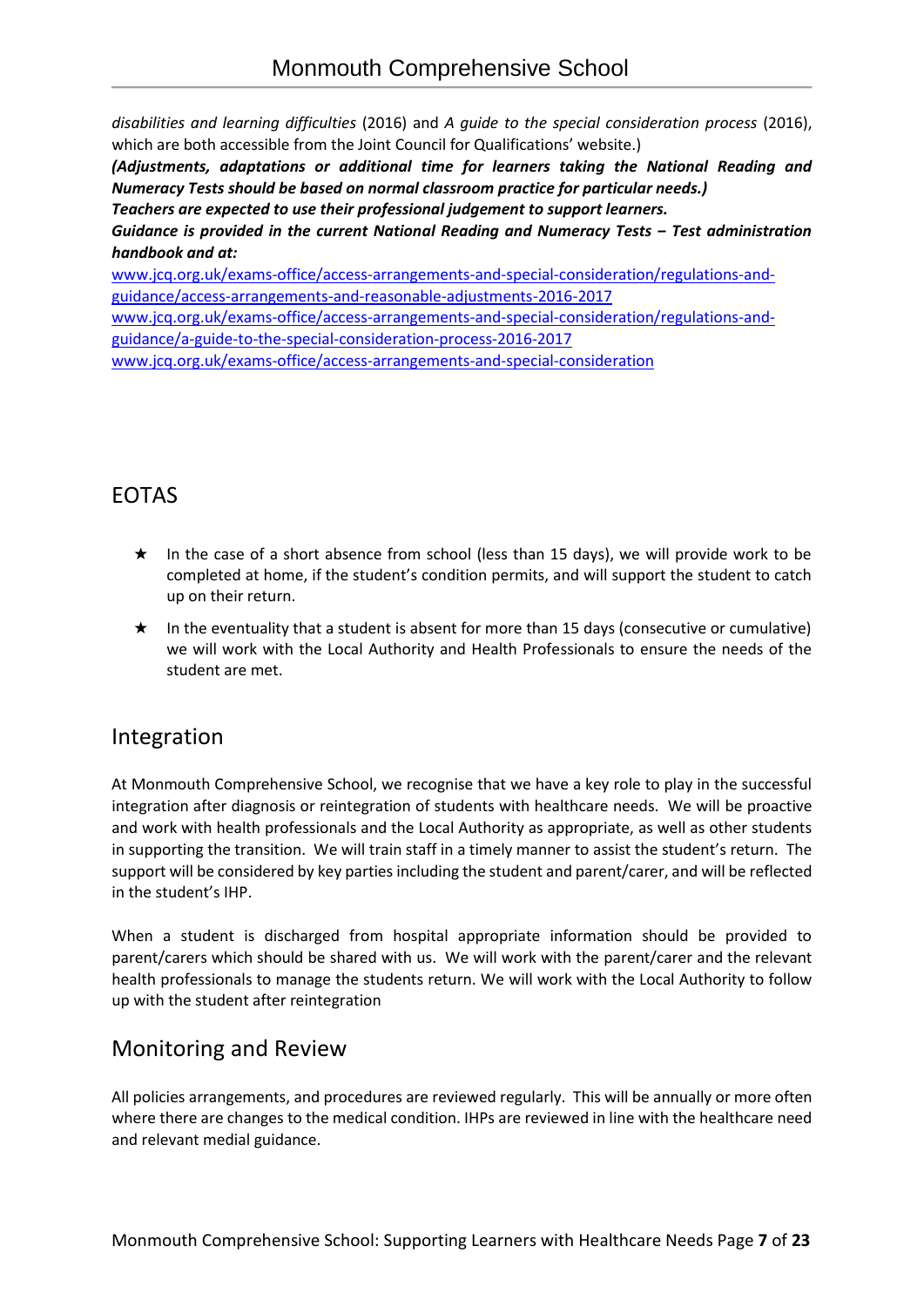# Complaints

Complaints can be made in line with the school's Complaints Policy and details can be found on **our school website.**

# Unacceptable Practice

We will ensure that staff are made aware of this by bringing the policy to the attention of all staff and Governors on an annual basis.

(Please see the 'Unacceptable Practice' section in the Welsh Government's 'Supporting Learners with Healthcare Needs' statutory guidance: [http://learning.gov.wales/resources/browse-all/supporting](http://learning.gov.wales/resources/browse-all/supporting-learners-with-healthcare-needs/?lang=en)[learners-with-healthcare-needs/?lang=en\)](http://learning.gov.wales/resources/browse-all/supporting-learners-with-healthcare-needs/?lang=en) *Additional Guidance is available in the Welsh Government publication as above*

#### **This policy was approved by the Governors**

| Signed: |           | <b>Chair of Governors</b> |
|---------|-----------|---------------------------|
| Date:   |           |                           |
| Signed: | $\bullet$ | Headteacher               |
| Date:   |           |                           |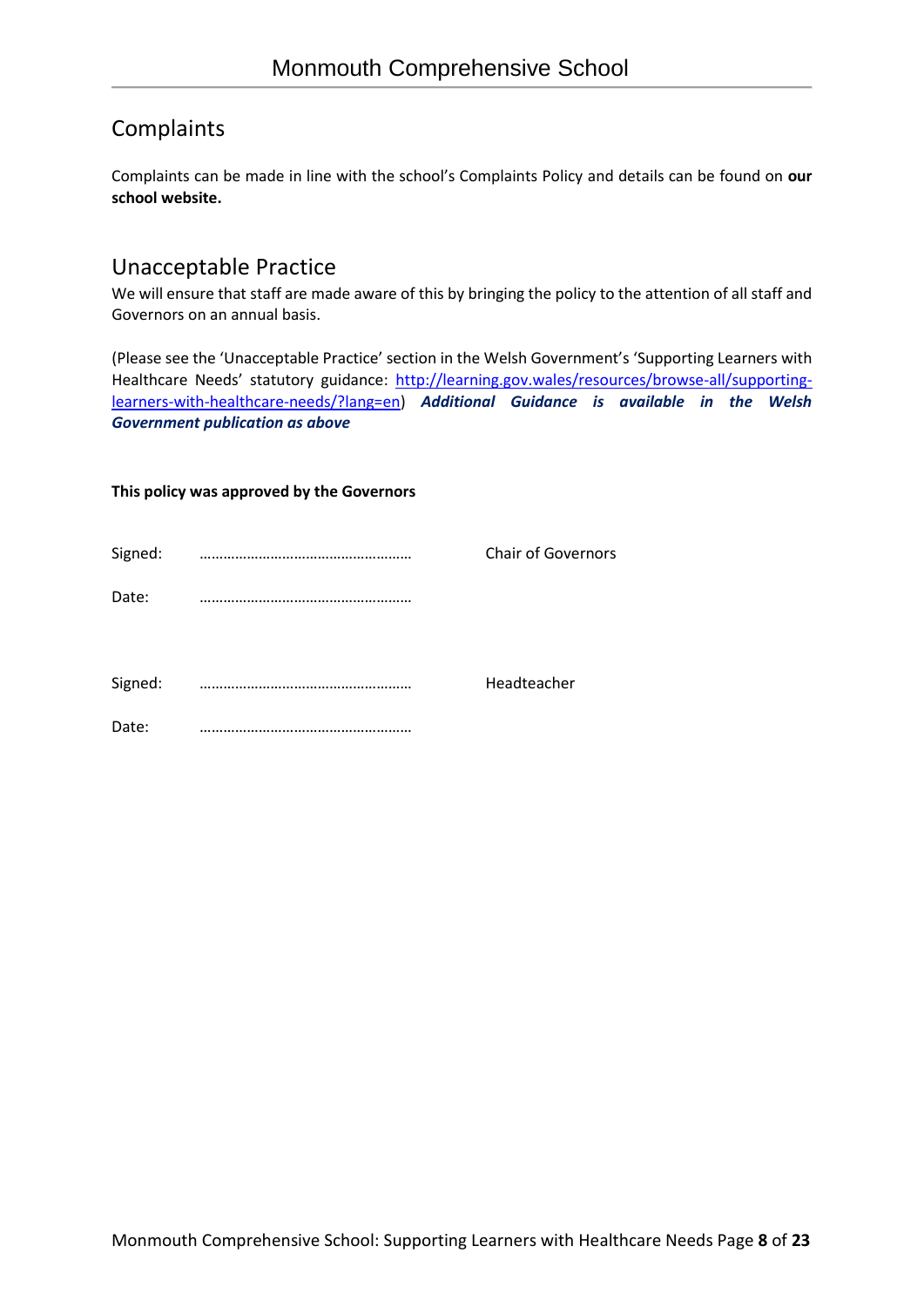# Appendix i – Contacting Emergency Services

#### **Monmouth Comprehensive School Contacting Emergency Services**

#### **Request for an Ambulance**

Dial **999**, ask for an ambulance, and be ready with the following information where possible. 1. State your telephone number 01600 775177

2. Give your location as follows Monmouth Comprehensive School, Old Dixton Road, Monmouth

- 3. State that the postcode is NP25 3YT
- 4. Give the exact location in the education setting faculty area, floor and room number
- 5. Give your name.
- 6. Give the name of the student and a brief description of symptoms.

7. Inform Ambulance Control of the **best entrance** and state that the crew will be met and taken to Main Reception *(indicate this is a new school building and the entrance of off the Burgage)*

8. Don't hang up until the information has been repeated back.

**Speak clearly and slowly and be ready to repeat information if asked to. Ensure Reception are aware that an ambulance has been called and the location of the injured person.**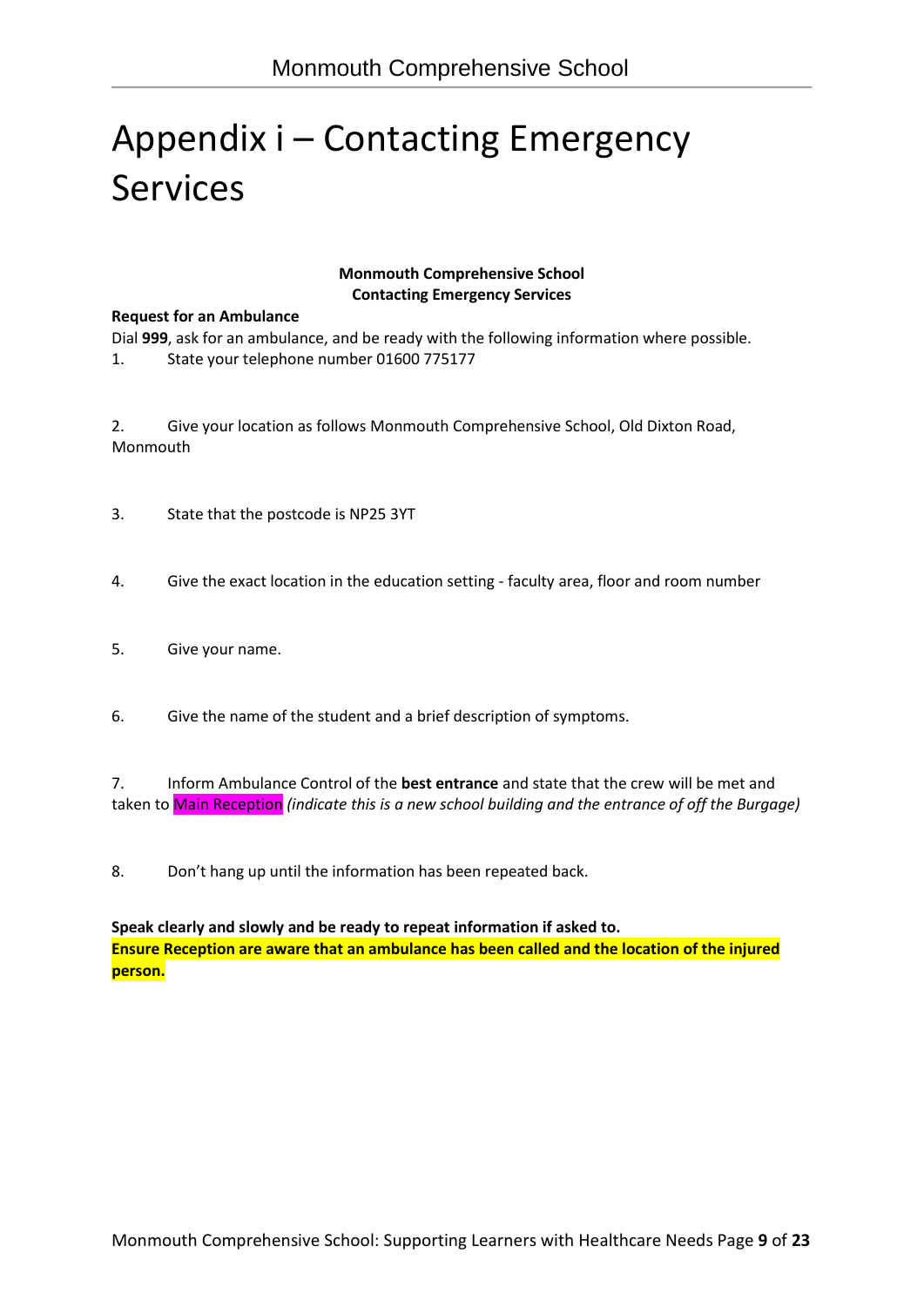# Appendix ii – Consent for Prescribed Medication

## **Monmouth Comprehensive School**

## **PARENT/CARER CONSENT FOR SCHOOL TO ADMINISTER PRESCRIBED MEDICATION TO A STUDENT**

• Our school **will not give** your child medication unless you complete and sign this form.

If more than one medication is to be given, a separate form should be completed for each one.

• A new form must be completed when dosage changes are made.

• Where medication is prescribed to be taken in frequencies which allow the daily course of medicine to be administered at home, parents should seek to do so, e.g. before and after school and in the evening. (However we understand there will be instances where this is not appropriate.)

Parents/carers will be informed as stated in the school policy when a child refuses their medication or when emergency medication is administered.

- Parents/carers can request sight of records.
- Without exception students must not share their medication for any reason with another student.

| Name of child                                                                    |  |
|----------------------------------------------------------------------------------|--|
| Date of birth                                                                    |  |
| Class / form                                                                     |  |
| Healthcare need                                                                  |  |
| Routine or emergency medication                                                  |  |
| <b>Medicine</b>                                                                  |  |
| Note: medication must be in the original container if dispensed by the pharmacy. |  |
| Name, type and strength of medicine (as                                          |  |
| described on the container)                                                      |  |
| Date dispensed                                                                   |  |
| Expiry date                                                                      |  |
| Dose and frequency of medication                                                 |  |
| Method of administration                                                         |  |
| Timing of medication                                                             |  |
| <b>Duration of treatment</b>                                                     |  |
| Special precautions                                                              |  |

Monmouth Comprehensive School: Supporting Learners with Healthcare Needs Page **10** of **23**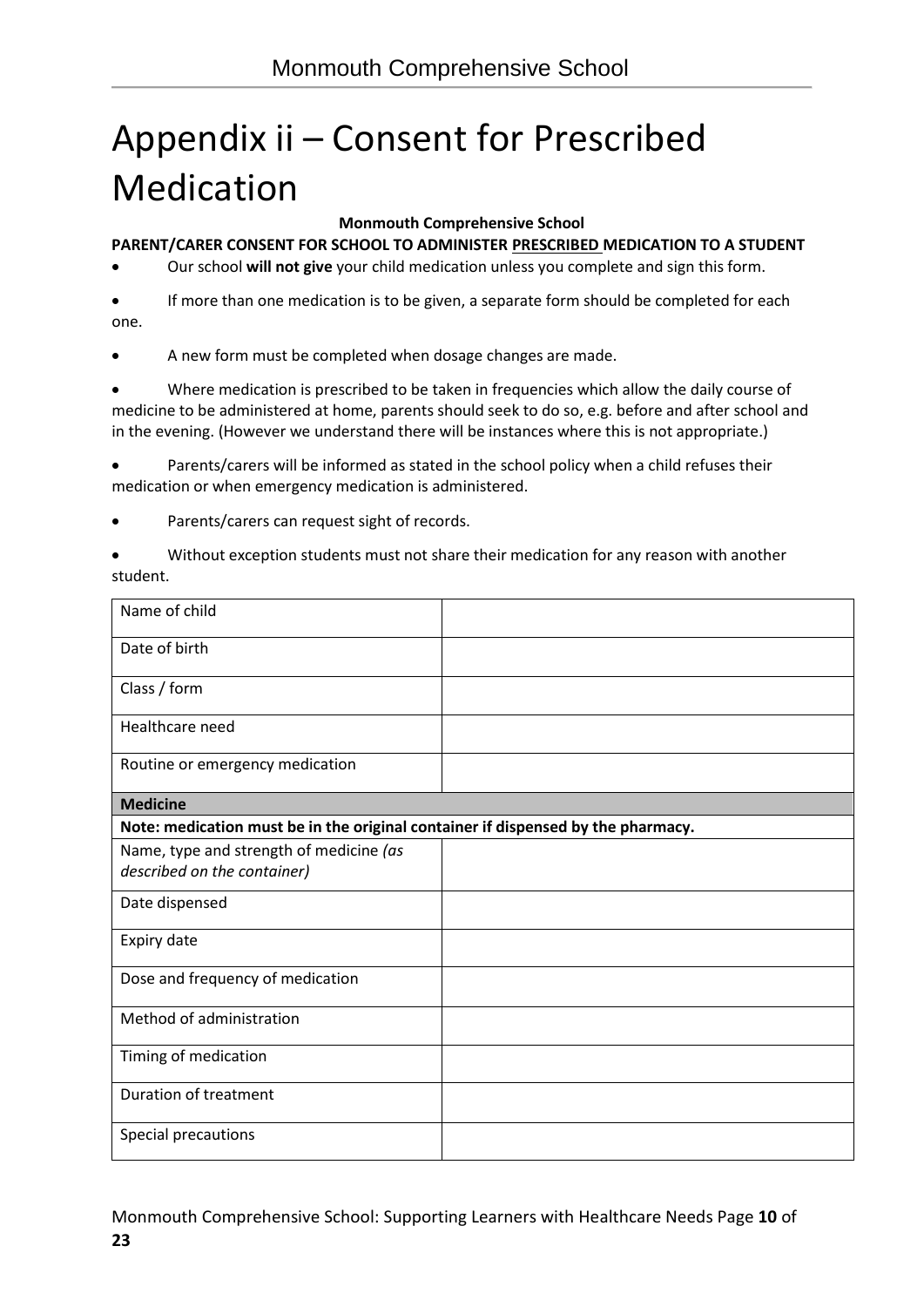| Special requirements for administering                |                  |                                 |                                             |
|-------------------------------------------------------|------------------|---------------------------------|---------------------------------------------|
| medication e.g. two staff present, same               |                  |                                 |                                             |
| gender as student.                                    |                  |                                 |                                             |
| Storage requirements                                  |                  |                                 |                                             |
| Who will deliver the medication to school             |                  |                                 |                                             |
| and how frequently?                                   |                  |                                 |                                             |
| Who will receive the medication?                      |                  |                                 |                                             |
|                                                       |                  |                                 |                                             |
| Does treatment of the medical condition               |                  |                                 |                                             |
| affect behaviour or concentration?                    |                  |                                 |                                             |
| Are there any side effects that the school            |                  |                                 |                                             |
| needs to know about?                                  |                  |                                 |                                             |
| Is there any medication that is being                 |                  |                                 |                                             |
| administered outside of school day that we            |                  |                                 |                                             |
| need to know about? Are there any side                |                  |                                 |                                             |
| effects that we should be aware of?                   |                  |                                 |                                             |
| Any other instructions                                |                  |                                 |                                             |
| Student to self-administer medication under           | Yes / No         | (please circle)                 |                                             |
| supervision from a stored location                    |                  |                                 | If yes, student must also sign declaration* |
| Student to carry and self-administer                  | Yes / No         | (please circle)                 |                                             |
| medication                                            |                  |                                 | If yes, student must also sign declaration* |
| Procedures to take in an emergency                    |                  |                                 |                                             |
|                                                       |                  |                                 |                                             |
|                                                       |                  |                                 |                                             |
| If the school has an emergency inhaler-               | Yes / No         | (please circle)                 |                                             |
|                                                       |                  |                                 |                                             |
| If your child is prescribed an inhaler have           |                  |                                 |                                             |
| you given consent for your child to use a             |                  |                                 |                                             |
| school emergency inhaler on a separate                |                  |                                 |                                             |
| consent form?                                         |                  |                                 |                                             |
| Agreed review date                                    |                  | To be completed with the school |                                             |
|                                                       |                  |                                 |                                             |
| Name of member of staff responsible for the<br>review |                  | To be completed with the school |                                             |
| INDIVIDUAL HEALTHCARE PLANS (IHP)                     |                  |                                 |                                             |
| Healthcare Plan from health professional              | Yes / No         | (please circle)                 |                                             |
| attached if appropriate                               |                  |                                 |                                             |
| IHP created by school attached if                     | Yes / No         | (please circle)                 |                                             |
| appropriate (appendix 3)                              |                  |                                 |                                             |
| Guidelines provided by health attached if             | Yes / No         | (please circle)                 |                                             |
| appropriate e.g. patient information sheet            |                  |                                 |                                             |
| Review date of the above                              |                  |                                 |                                             |
| <b>Contact details</b>                                | <b>Contact 1</b> |                                 | <b>Contact 2</b>                            |
| Name                                                  |                  |                                 |                                             |
|                                                       |                  |                                 |                                             |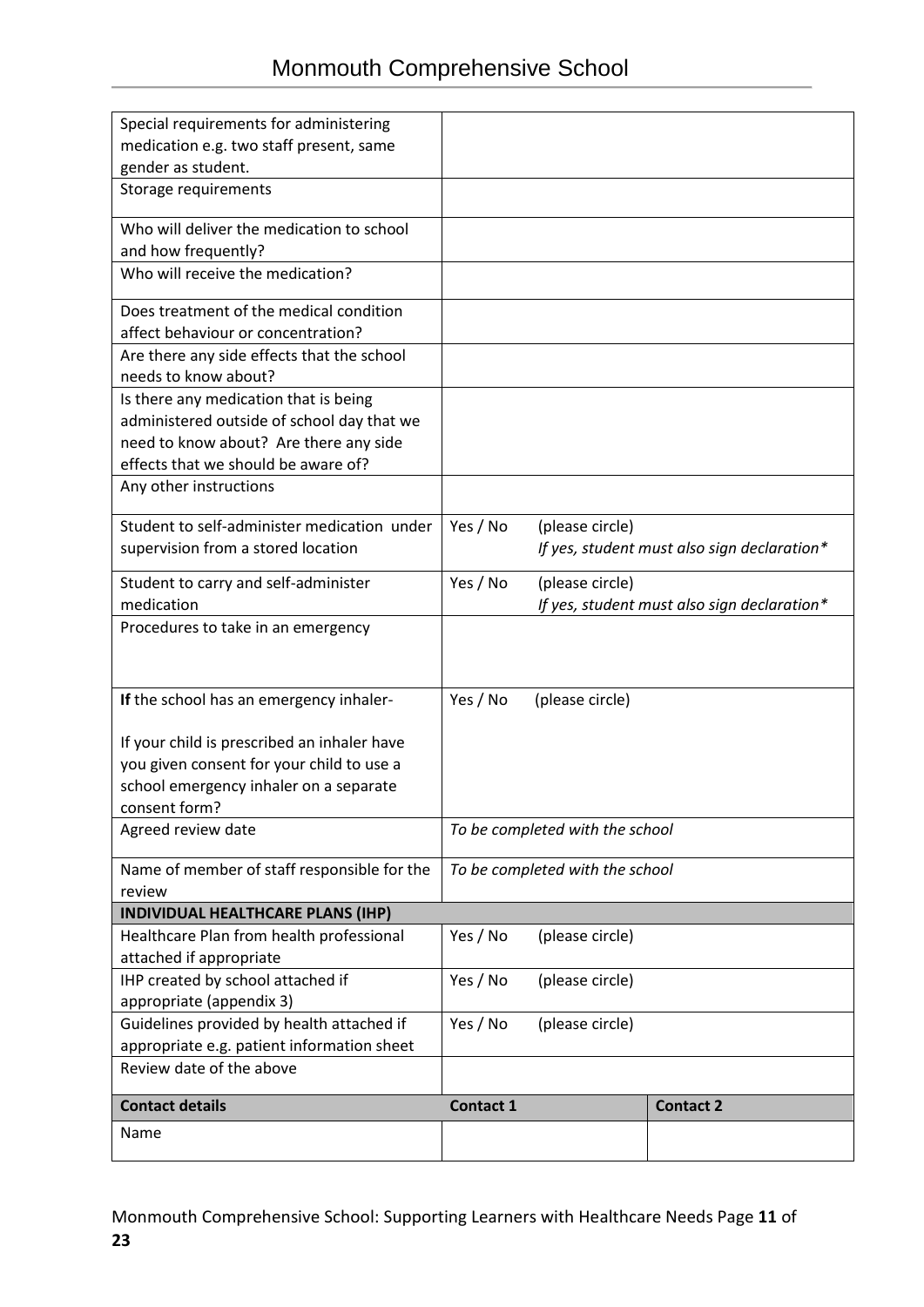| Daytime telephone number                                                                                                                                                                                                                                                                                                                                                                                                                                                                                                           |                             |  |  |  |
|------------------------------------------------------------------------------------------------------------------------------------------------------------------------------------------------------------------------------------------------------------------------------------------------------------------------------------------------------------------------------------------------------------------------------------------------------------------------------------------------------------------------------------|-----------------------------|--|--|--|
| Relationship to the child                                                                                                                                                                                                                                                                                                                                                                                                                                                                                                          |                             |  |  |  |
| <b>Address</b>                                                                                                                                                                                                                                                                                                                                                                                                                                                                                                                     |                             |  |  |  |
| Post Code                                                                                                                                                                                                                                                                                                                                                                                                                                                                                                                          |                             |  |  |  |
| In the best interests of the student the<br>school might need to share information with<br>school staff and other professionals about<br>your child's healthcare needs e.g. nursing<br>staff.                                                                                                                                                                                                                                                                                                                                      | Yes / No<br>(please circle) |  |  |  |
| Do you consent to this information being<br>shared?                                                                                                                                                                                                                                                                                                                                                                                                                                                                                |                             |  |  |  |
| I have read and agree to the school giving medication in accordance with the school policy. I<br>understand my parental/carer obligations under the Welsh Government guidelines<br>(http://learning.gov.wales/resources/browse-all/supporting-learners-with-healthcare-<br>needs/?skip=1⟨=en).<br>The above information is, to the best of my knowledge, accurate at the time of writing and I give<br>consent to school staff to administer the medicine in accordance with the information given above and<br>the school policy. |                             |  |  |  |
| I will inform school of any new information from health professionals in regard to my child, e.g.<br>if there are any changes in dosage or frequency or if it is stopped. I will ensure that this is in writing from<br>the health professional.                                                                                                                                                                                                                                                                                   |                             |  |  |  |
| I understand that it is my responsibility to replenish the medication supply in the school and<br>collect expired or unused medication.                                                                                                                                                                                                                                                                                                                                                                                            |                             |  |  |  |
| Where correct medication is not readily available on a given day and places the child at risk, the<br>head teacher has the right to refuse to admit my child into the school until said medication is provided.                                                                                                                                                                                                                                                                                                                    |                             |  |  |  |
| It is my responsibility to provide in-date medication which is correctly labelled.                                                                                                                                                                                                                                                                                                                                                                                                                                                 |                             |  |  |  |
| I consent for the information in the form to be shared with health professionals/emergency<br>care.                                                                                                                                                                                                                                                                                                                                                                                                                                |                             |  |  |  |
| If my child has received any emergency medication prior to school, I will inform the head<br>teacher/delegated member of the school staff before school starts.                                                                                                                                                                                                                                                                                                                                                                    |                             |  |  |  |
| Parent/carer signature:                                                                                                                                                                                                                                                                                                                                                                                                                                                                                                            |                             |  |  |  |
| Date:                                                                                                                                                                                                                                                                                                                                                                                                                                                                                                                              |                             |  |  |  |
|                                                                                                                                                                                                                                                                                                                                                                                                                                                                                                                                    |                             |  |  |  |
| I would like my child to administer and/or carry their medication<br>Parent/carer signature:                                                                                                                                                                                                                                                                                                                                                                                                                                       |                             |  |  |  |

Date: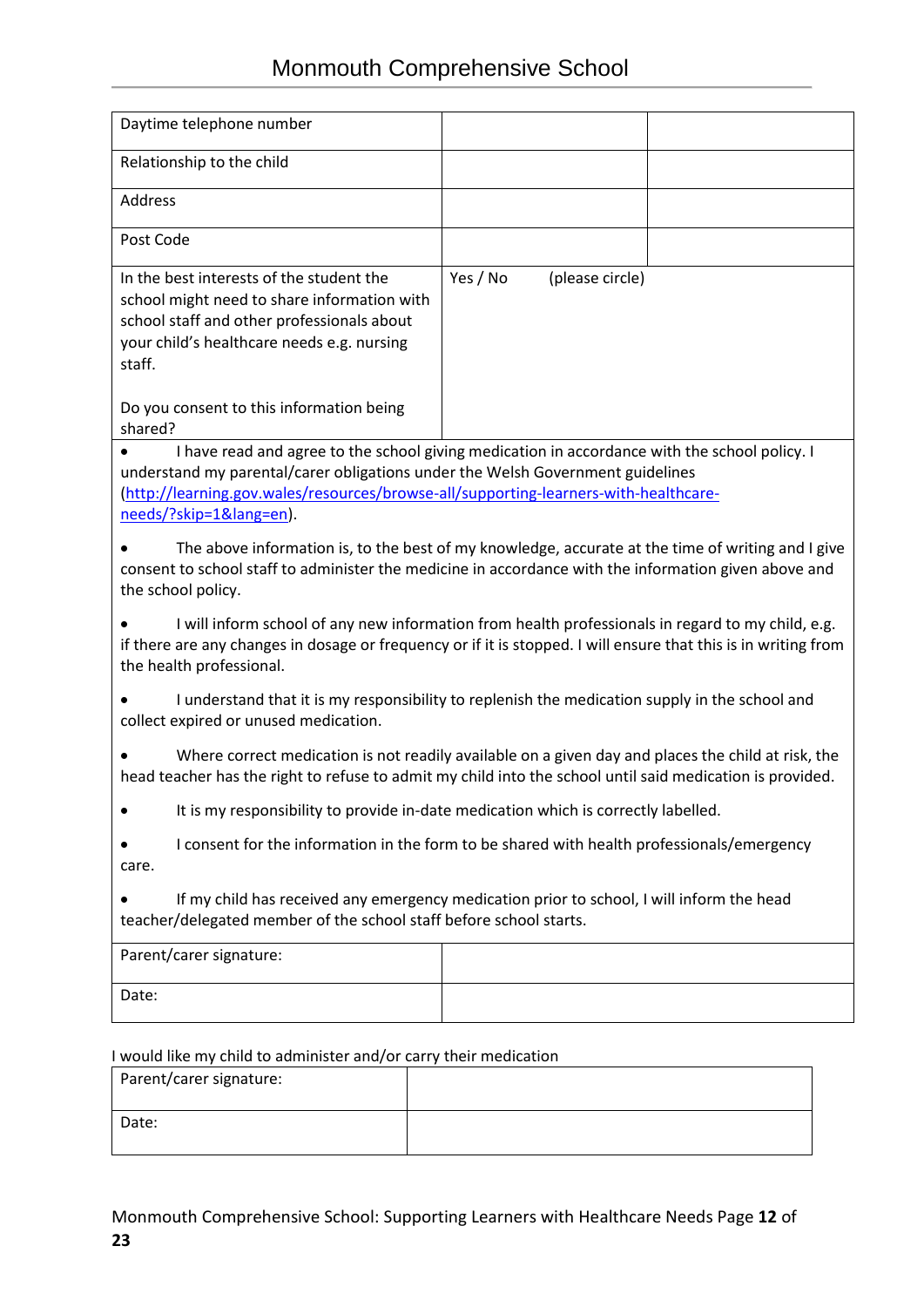\*If yes to these questions: I agree to administer and/or carry my medicine. If I refuse to administer my medication as agreed, then this agreement will be reviewed.

| Student signature: |  |
|--------------------|--|
| Date:              |  |

#### **\*\*\*\*\*\*\*\*\*\*\*\*\*\*\*\*\*\*\*\*\*\*\*\*\*\*\*\*\*\*\*\*\*\*\*\*\*\*\*\*\*\*\*\*\*\*\*\*\*\*\*\*\*\*\*\*\*\*\*\*\*\*\*\*\*\*\*\*\*\*\*\*\*\*\*\*\***

#### **HEADTEACHER/DELEGATED PERSONS AGREEMENT TO ADMINISTER MEDICATION**

| time medicine is to be administered>              | $\begin{minipage}{0.5\textwidth} \begin{tabular}{ l l l } \hline & \multicolumn{1}{ l l } \hline & \multicolumn{1}{ l l } \hline & \multicolumn{1}{ l } \hline \multicolumn{1}{ l } \hline \multicolumn{1}{ l } \hline \multicolumn{1}{ l } \hline \multicolumn{1}{ l } \hline \multicolumn{1}{ l } \hline \multicolumn{1}{ l } \hline \multicolumn{1}{ l } \hline \multicolumn{1}{ l } \hline \multicolumn{1}{ l } \hline \multicolumn{1}{ l } \hline$ |
|---------------------------------------------------|---------------------------------------------------------------------------------------------------------------------------------------------------------------------------------------------------------------------------------------------------------------------------------------------------------------------------------------------------------------------------------------------------------------------------------------------------------|
|                                                   |                                                                                                                                                                                                                                                                                                                                                                                                                                                         |
|                                                   | given their medication / supervised while they take their medication by <i>sinsert name of member of</i>                                                                                                                                                                                                                                                                                                                                                |
|                                                   |                                                                                                                                                                                                                                                                                                                                                                                                                                                         |
|                                                   |                                                                                                                                                                                                                                                                                                                                                                                                                                                         |
|                                                   | This arrangement will continue until (e.g. either end date if course of medication or until instructed                                                                                                                                                                                                                                                                                                                                                  |
|                                                   |                                                                                                                                                                                                                                                                                                                                                                                                                                                         |
|                                                   |                                                                                                                                                                                                                                                                                                                                                                                                                                                         |
| Signed:                                           |                                                                                                                                                                                                                                                                                                                                                                                                                                                         |
| $\Box$<br>Individual Healthcare Plan in place; OR |                                                                                                                                                                                                                                                                                                                                                                                                                                                         |
| Individual Healthcare Plan not required           |                                                                                                                                                                                                                                                                                                                                                                                                                                                         |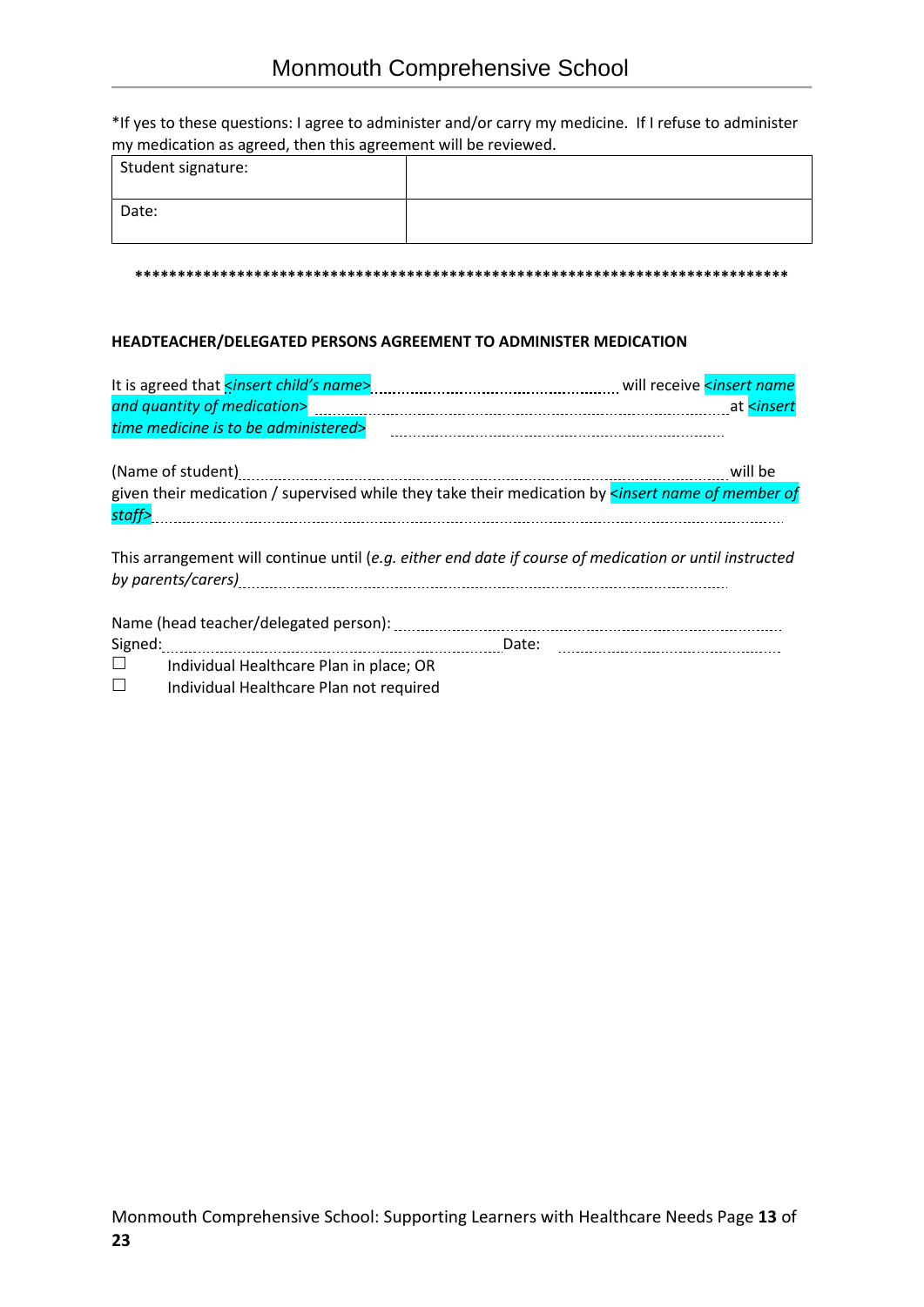# Appendix iii – IHP Template

#### **Individual Healthcare Plan (IHP) Purpose of an IHP**

- ★ IHPs set out what support is required by a learner. They do not need to be long or complicated.
- ★ Our school will ensure our healthcare needs policy include information on who has overall responsibility for the development of the IHPs.
- ★ IHPs are essential where healthcare needs are complex, fluctuating, long term or where there is a high risk that an emergency intervention will be needed.
- ★ However, not all learners with healthcare needs require an IHP and there should be a process in place to decide what interventions are most appropriate.

## **When an IHP is appropriate**

In most cases, especially concerning short-term illnesses such as those requiring a course of antibiotics, a detailed IHP may not be necessary. In such circumstances it may be sufficient to only complete the form in see **Appendix 2**.

In such circumstances it may be sufficient to record the name of prescribed medication, dosage, time administered and any possible side effects. These procedures should be confirmed in writing between the learner (where appropriate), the parents and the education setting.

However, when a learner has continual or episodic healthcare needs, then an IHP may be required. If these needs are complex and the learner is changing settings, then preparation should start early to help ensure the IHP is in place at the start of the new term.

### *Links to IHP templates for specific medical conditions:*

- ★ *<http://medicalconditionsatschool.org.uk/>*
- ★ *Many third sector organisations have produced condition-specific template IHPs that could be used e.g. Asthma UK <https://www.asthma.org.uk/advice/child/manage/action-plan/> or Diabetes UK [https://www.diabetes.org.uk/Guide-to-diabetes/Your-child-and](https://www.diabetes.org.uk/Guide-to-diabetes/Your-child-and-diabetes/Schools/IHP-a-childs-individual-healthcare-plan/)[diabetes/Schools/IHP-a-childs-individual-healthcare-plan/](https://www.diabetes.org.uk/Guide-to-diabetes/Your-child-and-diabetes/Schools/IHP-a-childs-individual-healthcare-plan/)*
- ★ *Where a student has an additional educational need (ALN) the IHP will be linked or attached to any Statement of ALN/ individual education plan/individual development plan or learning and skills plan (post 16).*
- ★ Many third sector organisations have produced condition-specific template IHPs that could be used e.g. Asthma UK <https://www.asthma.org.uk/advice/child/manage/action-plan/> or Diabetes UK [https://www.diabetes.org.uk/Guide-to-diabetes/Your-child-and](https://www.diabetes.org.uk/Guide-to-diabetes/Your-child-and-diabetes/Schools/IHP-a-childs-individual-healthcare-plan/)[diabetes/Schools/IHP-a-childs-individual-healthcare-plan/](https://www.diabetes.org.uk/Guide-to-diabetes/Your-child-and-diabetes/Schools/IHP-a-childs-individual-healthcare-plan/)
- ★ Where a student has an additional educational need (ALN) the IHP will be linked or attached to any Statement of ALN/ individual education plan/individual development plan or learning and skills plan (post 16).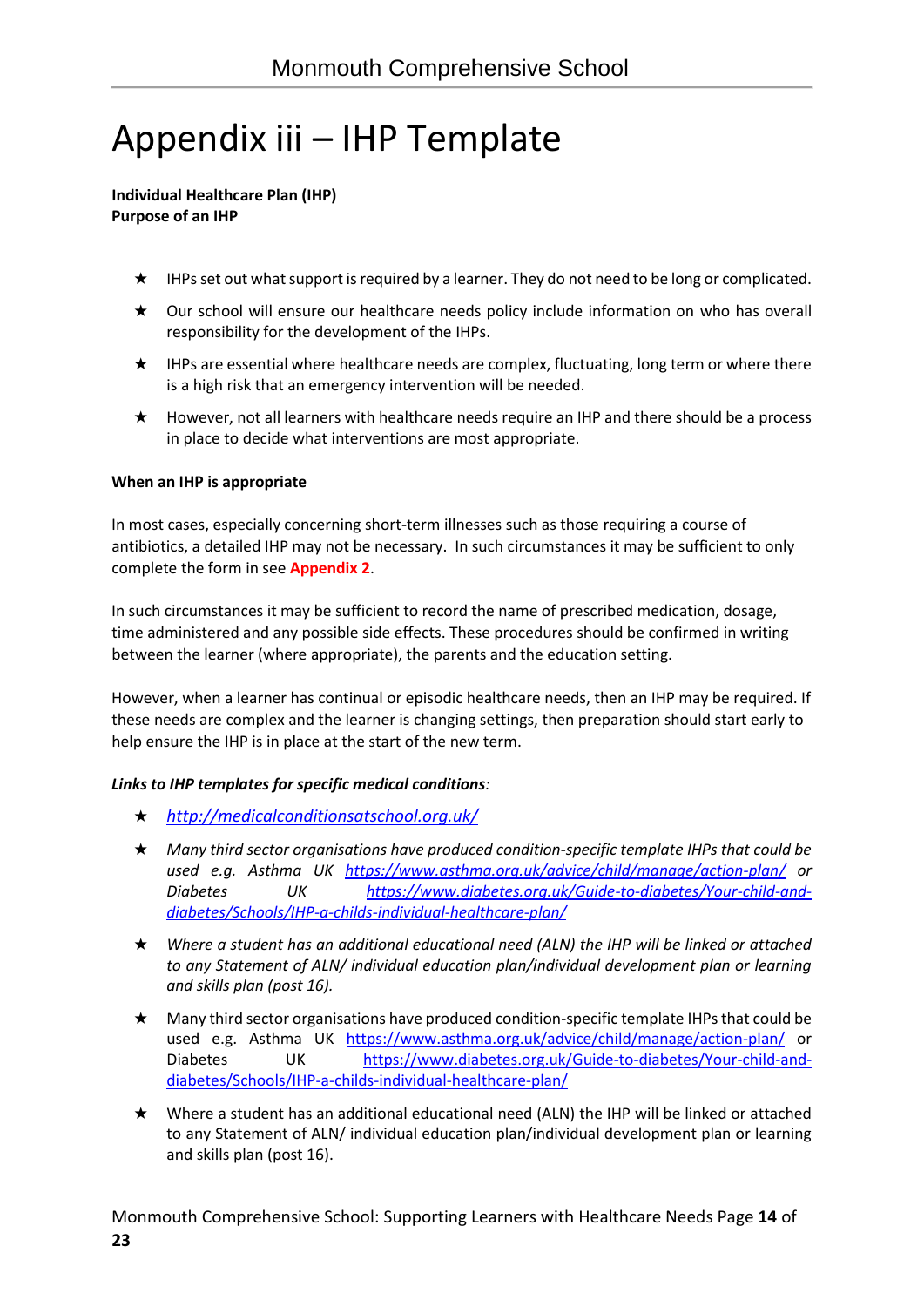- ★ A personal evacuation plan and risk assessment may also be attached
- ★ The governing body will ensure that all IHPs **are reviewed at least annually** or more frequently should the IHP state otherwise or should there be new evidence that the needs of the student have changed.
- ★ Our Governing body will ensure that healthcare needs arrangements, both wider education settings' policies and IHPs, are supported by clear communication with staff, parents and other key stakeholders to ensure full implementation. It is essential that all information is kept up to date. All information-sharing techniques such as staff noticeboards and school intranets must be agreed by the learner and parent in advance of being used, to protect confidentiality.
- ★ We are compliant in line with the Data Protection Act 1998 and the WASPI Information Sharing Policy [\(www.waspi.org\)](http://(www.waspi.org/)
- ★ Our managing healthcare needs policy and the information sharing policy is made available to parents/carers via our school website – [www.monmouthcomprehensive.org.uk](http://www.monmouthcomprehensive.org.uk/)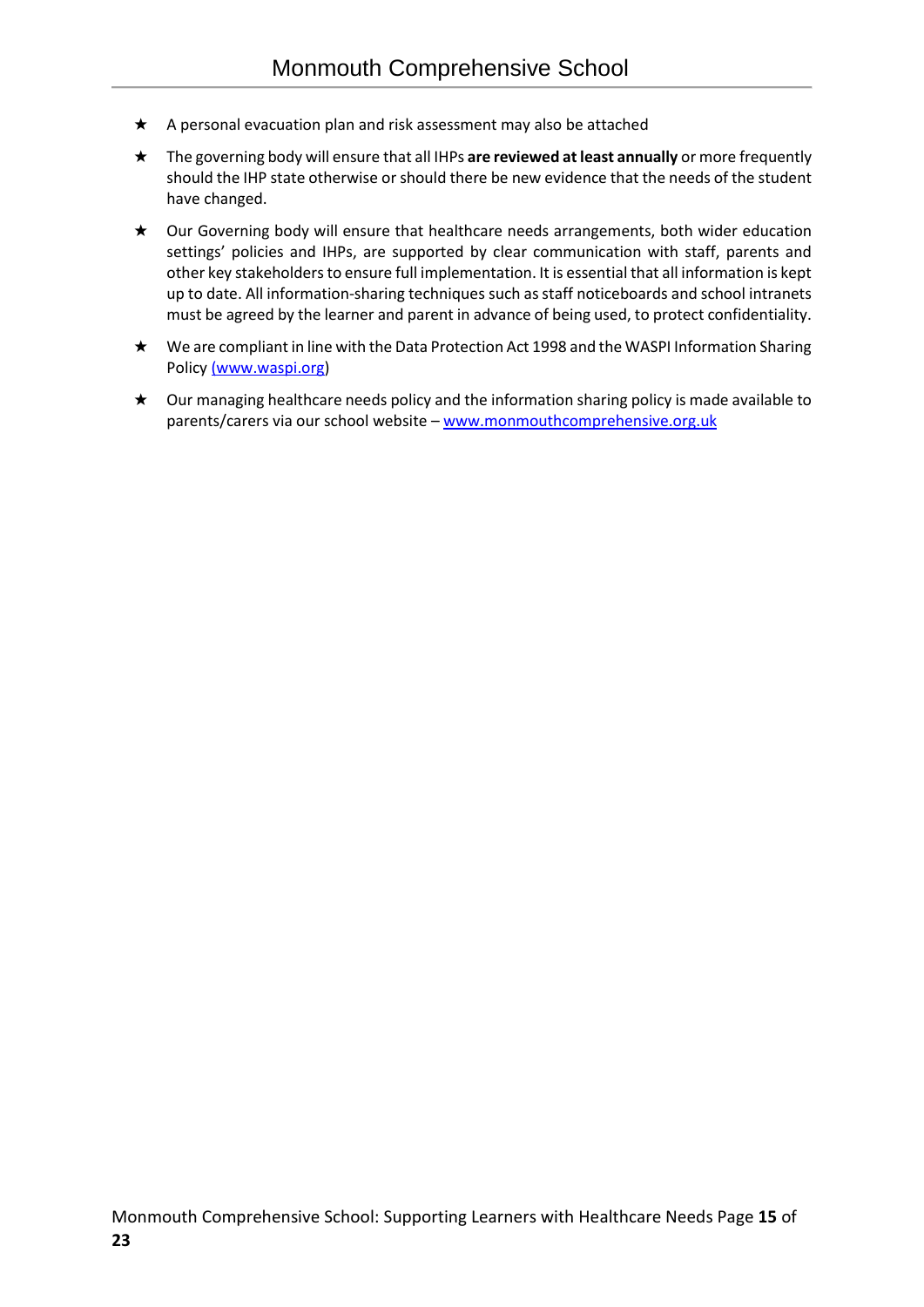# Appendix iv – IHP Requirement

**The following diagram (figure 1) outlines the process for identifying whether an IHP is needed**

## **Identify learners with healthcare needs**

- Learner is identified from enrolment form or other route.\*
- Parent or learner informs education setting of healthcare need.
- Transition discussions are held in good time, e.g. eight weeks before either the end of term or moving to a new education setting.
- Student is identified by healthcare professional and information passed onto the setting

## **Gather information**

If there is a potential need for an IHP; the school should discuss this with the parent/carer and the student themselves. This must be done where appropriate in conjunction with the relevant healthcare professional. This will support the decision making process about whether an IHP is needed.

## **Establish if an IHP should be made**

The education setting should organise a meeting with appropriate staff, the parents, the learner and appropriate clinicians to determine if the learner's healthcare needs require an IHP, or whether this would be inappropriate or disproportionate. If consensus cannot be reached, the head teacher should take the final decision, which can be challenged through the complaints procedure.

### **If an IHP should be made**

- School lead to be identified through Wellbeing / Inclusion Morning Meetings
- The education setting, under the guidance of the appropriate healthcare professionals, parents and the learner, should develop the IHP in partnership.
- The education setting should identify appropriate staff to support the learner, including identifying any training needs and the source of training, and implement training.
- The education setting should circulate the IHP to all appropriate individuals.
- The education setting should set an appropriate review date and define any other triggers for review.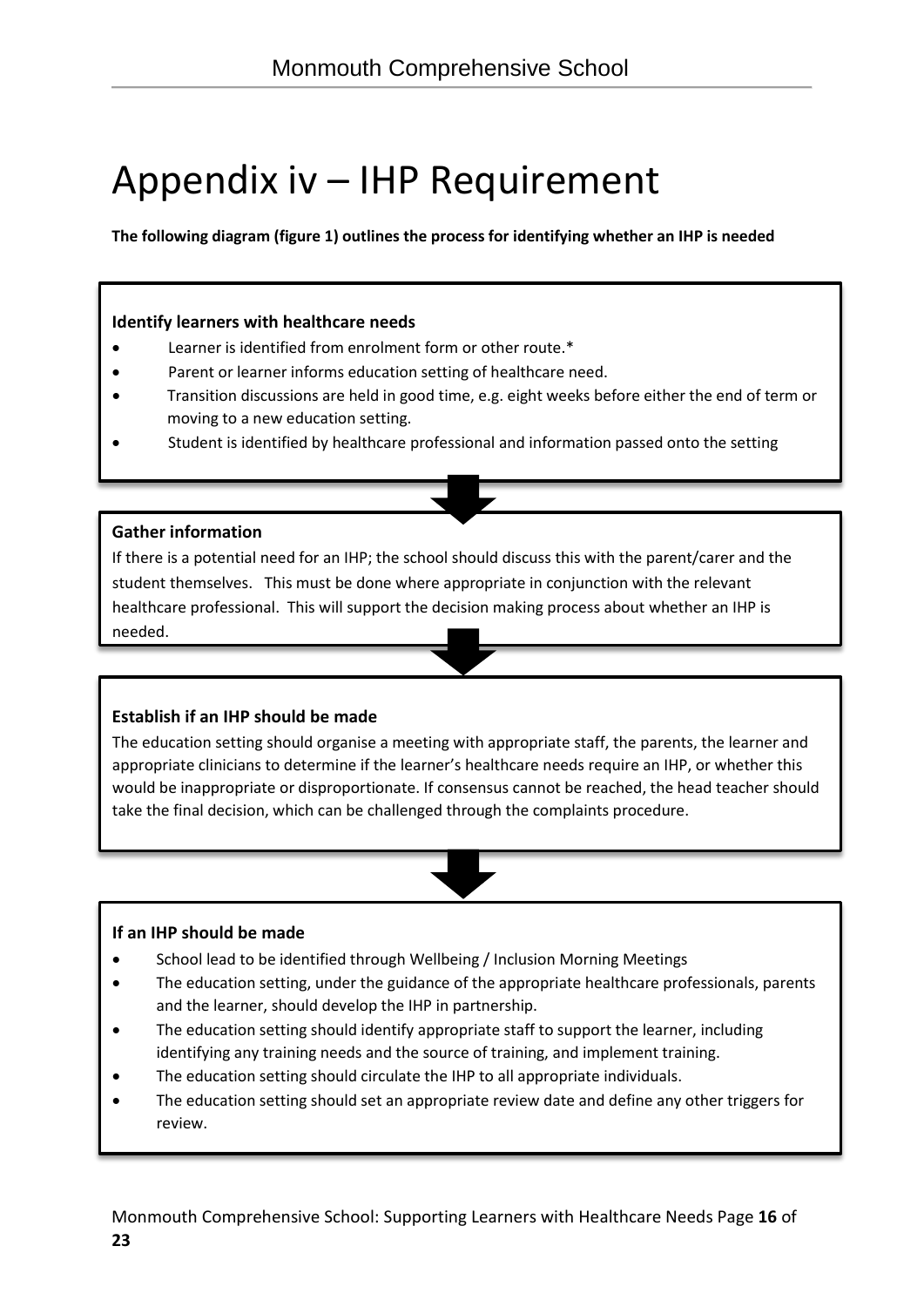# Appendix V - IHP

#### **Monmouth Comprehensive School Individual Healthcare Plan (IHP)**

*Please note: this is a very comprehensive IHP. Not all sections will be applicable. The school only needs to use the sections that are relevant and helpful to the care of the student.*

*If health professionals have already provided their own health care plan, the school might not need to create an IHP as long as the one from the health professional covers all the information that the school needs.*

## **1. STUDENT INFORMATION**

## **1.1 Student details**

| Student's name:                         |  |
|-----------------------------------------|--|
| Date of birth:                          |  |
| Year group:                             |  |
| Nursery/School/College:                 |  |
| Address:                                |  |
| Town:                                   |  |
| Postcode:                               |  |
| Medical condition(s):                   |  |
| Give a brief description of the medical |  |
| condition(s) including description of   |  |
| signs, symptoms, triggers, behaviours.  |  |
| Allergies:                              |  |
| Date:                                   |  |
| Document to be updated/reviewed:        |  |
| Review triggers:                        |  |
|                                         |  |

### **1.2 Family contact information**

| Name:                |  |  |
|----------------------|--|--|
| Relationship:        |  |  |
| Home phone number:   |  |  |
| Mobile phone number: |  |  |
| Work phone number:   |  |  |
| Email:               |  |  |

### **1.3 Essential information concerning this students' health needs**

|                                           | <b>Name</b> | <b>Contact details</b> |
|-------------------------------------------|-------------|------------------------|
| Specialist nurse (if applicable):         |             |                        |
| Key worker:                               |             |                        |
| Consultant paediatrician (if applicable): |             |                        |
| GP:                                       |             |                        |
| Head teacher:                             |             |                        |
| Link person in education:                 |             |                        |
| Class teacher:                            |             |                        |
| Health visitor/ school nurse:             |             |                        |

Monmouth Comprehensive School: Supporting Learners with Healthcare Needs Page **17** of **23**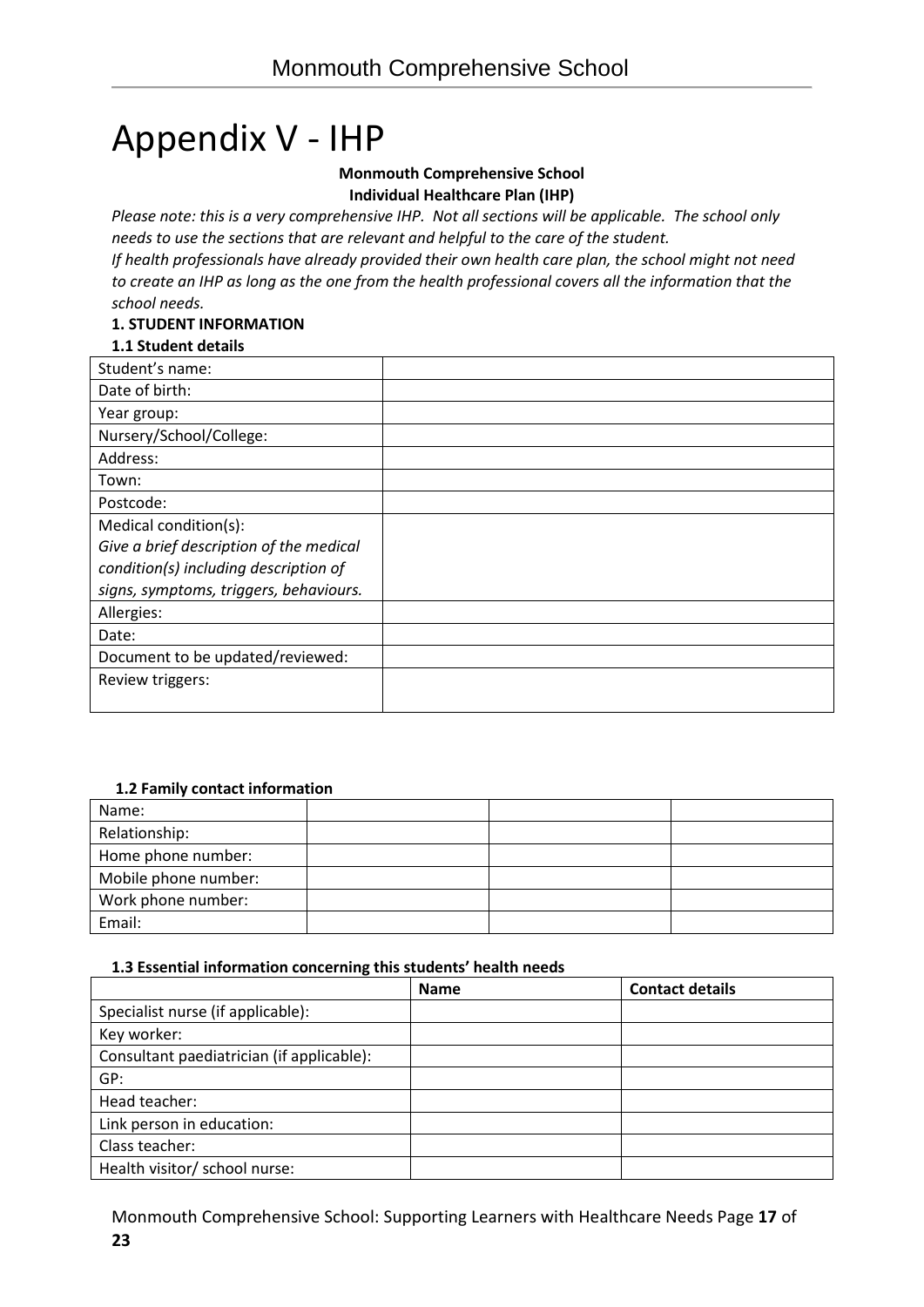| ALNco:                                 |  |
|----------------------------------------|--|
| Other relevant teaching staff:         |  |
| Other relevant non-teaching staff:     |  |
| Person with overall responsibility for |  |
| implementing plan:                     |  |
| Person responsible for                 |  |
| administering/supervising medication:  |  |
| Arrangements for cover in these two    |  |
| peoples absence:                       |  |
| Any provider of alternate provision:   |  |

| This student has the following medical<br>condition(s) requiring the following<br>treatment. |                                                       |
|----------------------------------------------------------------------------------------------|-------------------------------------------------------|
| <b>Medication administration</b>                                                             | Please complete parent/carer agreement for school to  |
|                                                                                              | administer medication form (appendix 2) and attach to |
|                                                                                              | this IHP.                                             |

#### **1.4 Sharing information and record keeping**

| In the best interests of the student the<br>school might need to share information<br>with school staff and other professionals<br>about your child's healthcare needs e.g.<br>nursing staff. | Yes / No | (please circle) |
|-----------------------------------------------------------------------------------------------------------------------------------------------------------------------------------------------|----------|-----------------|
| Do you consent to this information being                                                                                                                                                      |          |                 |
| shared?                                                                                                                                                                                       |          |                 |
| What records will be kept about the                                                                                                                                                           |          |                 |
| student's healthcare needs, and how it will                                                                                                                                                   |          |                 |
| be communicated with others?                                                                                                                                                                  |          |                 |

### **2. ROUTINE MONITORING (IF APPLICABLE)**

Some medical conditions will require monitoring to help manage the student's condition.

| What monitoring is required?                 |  |
|----------------------------------------------|--|
| When does it need to be done?                |  |
| Does it need any equipment?                  |  |
| How is it done?                              |  |
| Is there a target? If so what is the target? |  |

### **3. EMERGENCY SITUATIONS**

An emergency situation occurs whenever a student needs urgent treatment to deal with their condition.

Monmouth Comprehensive School: Supporting Learners with Healthcare Needs Page **18** of **23**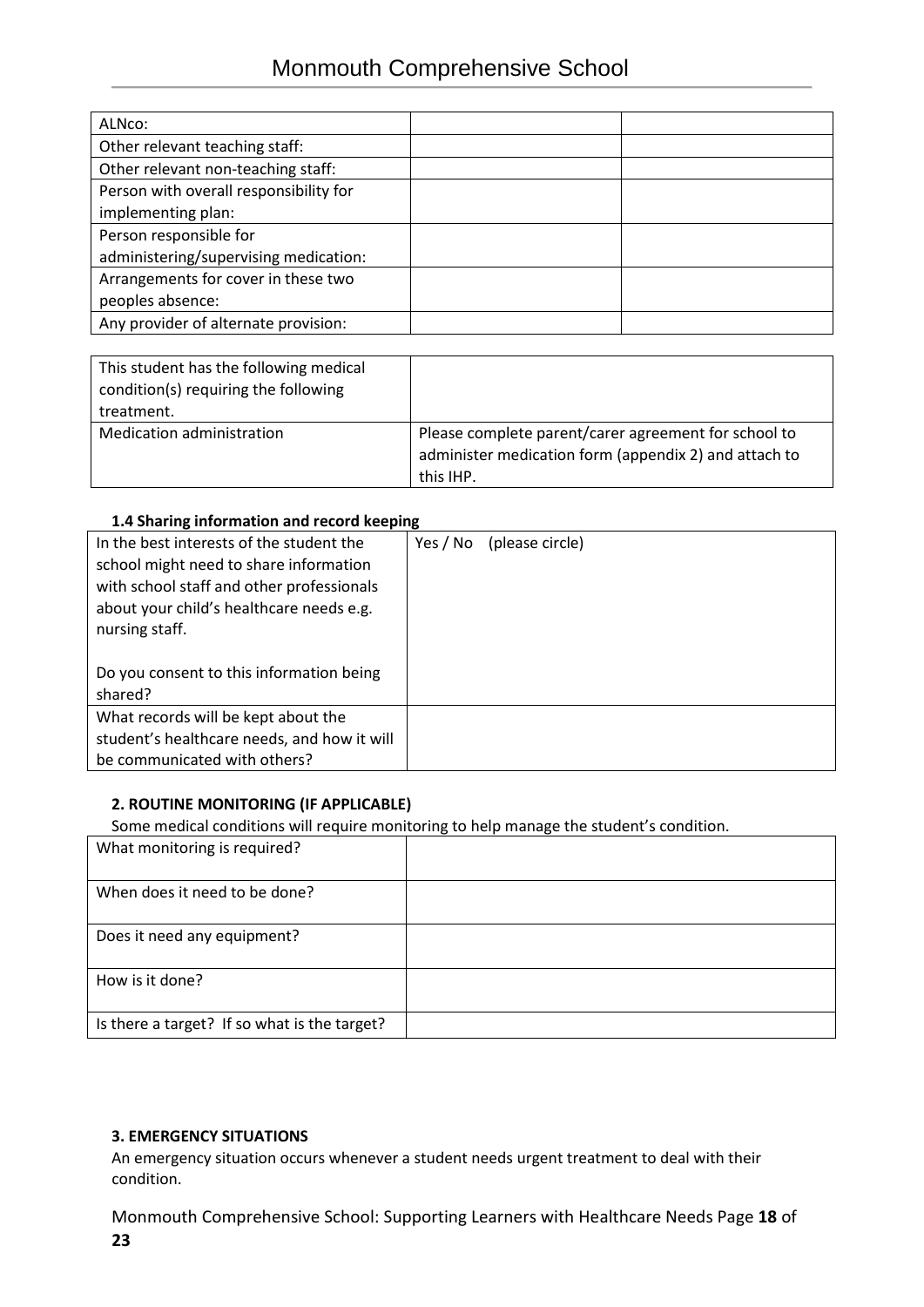| What is considered an emergency             |  |
|---------------------------------------------|--|
| situation?                                  |  |
| What are the symptoms?                      |  |
| What are the triggers?                      |  |
| What action must be taken?                  |  |
| Are there any follow up actions (e.g. tests |  |
| or rest) that are required?                 |  |

## **4. IMPACT OF MEDICAL CONDITION AND MEDICATION ON STUDENT'S LEARNING**

 *(Impact statement to be jointly produced by health professional and a teacher)*

| How does the student's medical          |  |
|-----------------------------------------|--|
| condition or treatment affect learning? |  |
| i.e. memory, processing speed,          |  |
| coordination etc.                       |  |
| Actions to mitigate these effects       |  |
|                                         |  |
| Does the student require any further    |  |
| assessment of their learning?           |  |

## **5. IMPACT ON STUDENT'S LEARNING and CARE AT MEAL TIMES**

|                                   | <b>Time</b> | <b>Note</b> |
|-----------------------------------|-------------|-------------|
| Arrive at school                  |             |             |
| Morning break                     |             |             |
| Lunch                             |             |             |
| Afternoon break                   |             |             |
| School finish                     |             |             |
| After school club (if applicable) |             |             |
| Other                             |             |             |

 $\Box$  Please refer to home-school communication diary<br> $\Box$  Please refer to school planner

Please refer to school planner

# **6. CARE AT MEAL TIMES**

| What care is needed?                    |  |
|-----------------------------------------|--|
| When should this care be provided?      |  |
| How's it given?                         |  |
| If it's medication, how much is needed? |  |
| Any other special care required?        |  |

### **7. PHYSICAL ACTIVITY**

| Are there any physical restrictions caused by   |  |
|-------------------------------------------------|--|
| the medical condition(s)?                       |  |
| Is any extra care needed for physical activity? |  |
| Actions before exercise                         |  |
| Actions during exercise                         |  |
| Actions after exercise                          |  |

### **8. TRIPS AND ACTIVITIES AWAY FROM SCHOOL**

What care needs to take place?

Monmouth Comprehensive School: Supporting Learners with Healthcare Needs Page **19** of **23**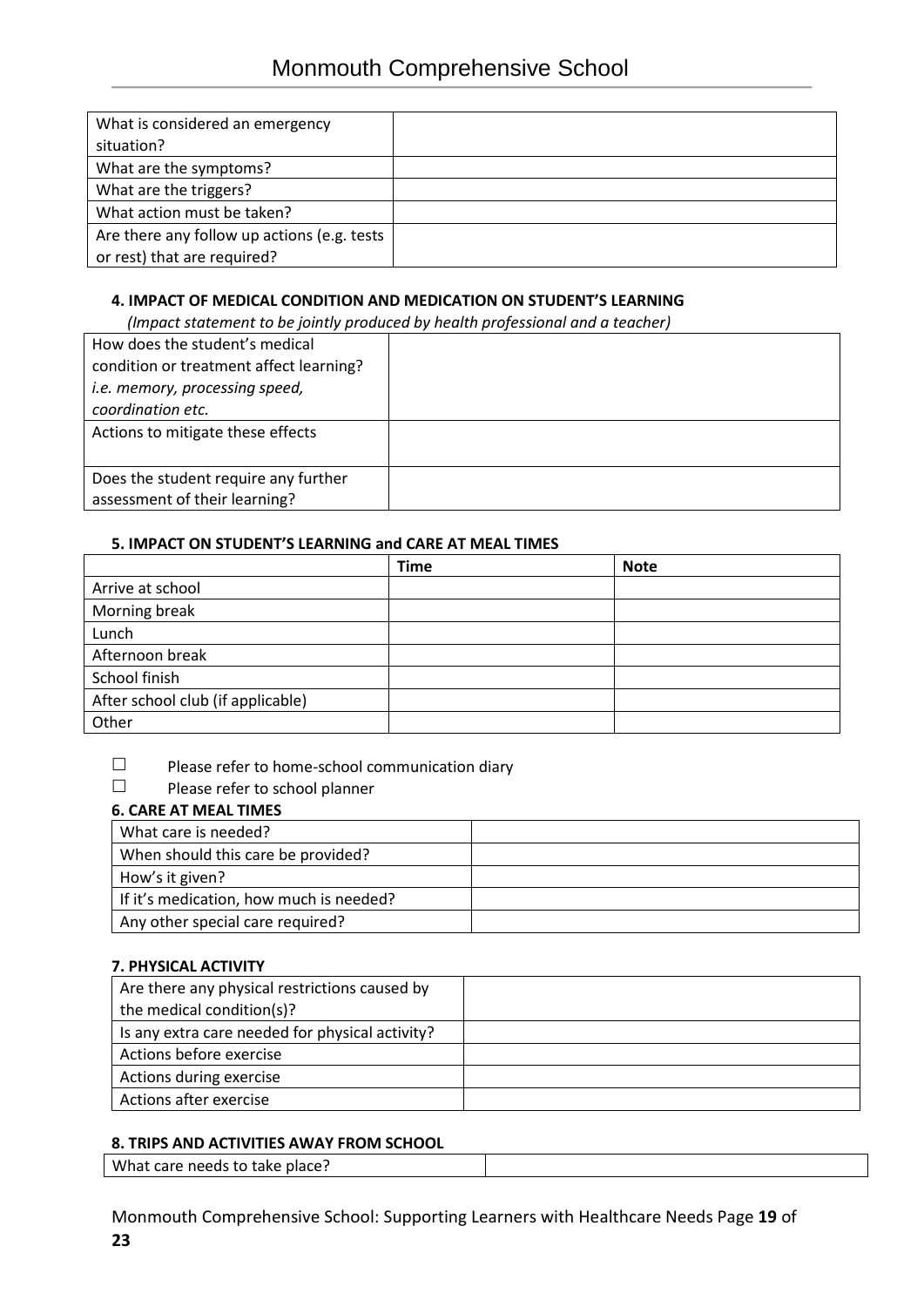| When does it need to take place?                     |  |
|------------------------------------------------------|--|
|                                                      |  |
| If needed, is there somewhere for care to take       |  |
|                                                      |  |
| place?                                               |  |
|                                                      |  |
| Who will look after medication and equipment?        |  |
| Who outside of the school needs to be informed?      |  |
|                                                      |  |
| Who will take overall responsibility for the student |  |
|                                                      |  |
| on the trip?                                         |  |
|                                                      |  |

### **9. SCHOOL ENVIRONMENT**

| Can the school environment affect the student's |  |
|-------------------------------------------------|--|
| medical condition?                              |  |
| How does the school environment affect the      |  |
| student's medical condition?                    |  |
| What changes can the school make to deal with   |  |
| these issues?                                   |  |
| Location of school medical room                 |  |

## **10. EDUCATIONAL, SOCIAL & EMOTIONAL NEEDS**

Students with medical conditions may have to attend clinic appointments to review their condition. These appointments may require a full day's absence and should not count towards a student's attendance record.

| Is the student likely to need time off because of |  |
|---------------------------------------------------|--|
| their condition?                                  |  |
| What is the process for catching up on missed     |  |
| work caused by absences?                          |  |
| Does this student require extra time for          |  |
| keeping up with work?                             |  |
| Does this student require any additional          |  |
| support in lessons? If so what?                   |  |
| Is there a situation where the student will need  |  |
| to leave the classroom?                           |  |
| Does this student require rest periods?           |  |
| Does this student require any emotional           |  |
| support?                                          |  |
| Does this student have a 'buddy' e.g. help        |  |
| carrying bags to and from lessons?                |  |

### **11. STAFF TRAINING**

Governing bodies are responsible for making sure staff have received appropriate training to look after a student with regard to healthcare administration, aids and adaptive technologies. School staff should be released to attend any necessary training sessions it is agreed they need.

| What training is required?              |  |
|-----------------------------------------|--|
| Who needs to be trained?                |  |
| Has the training been completed?        |  |
| Head teacher/delegated person signature |  |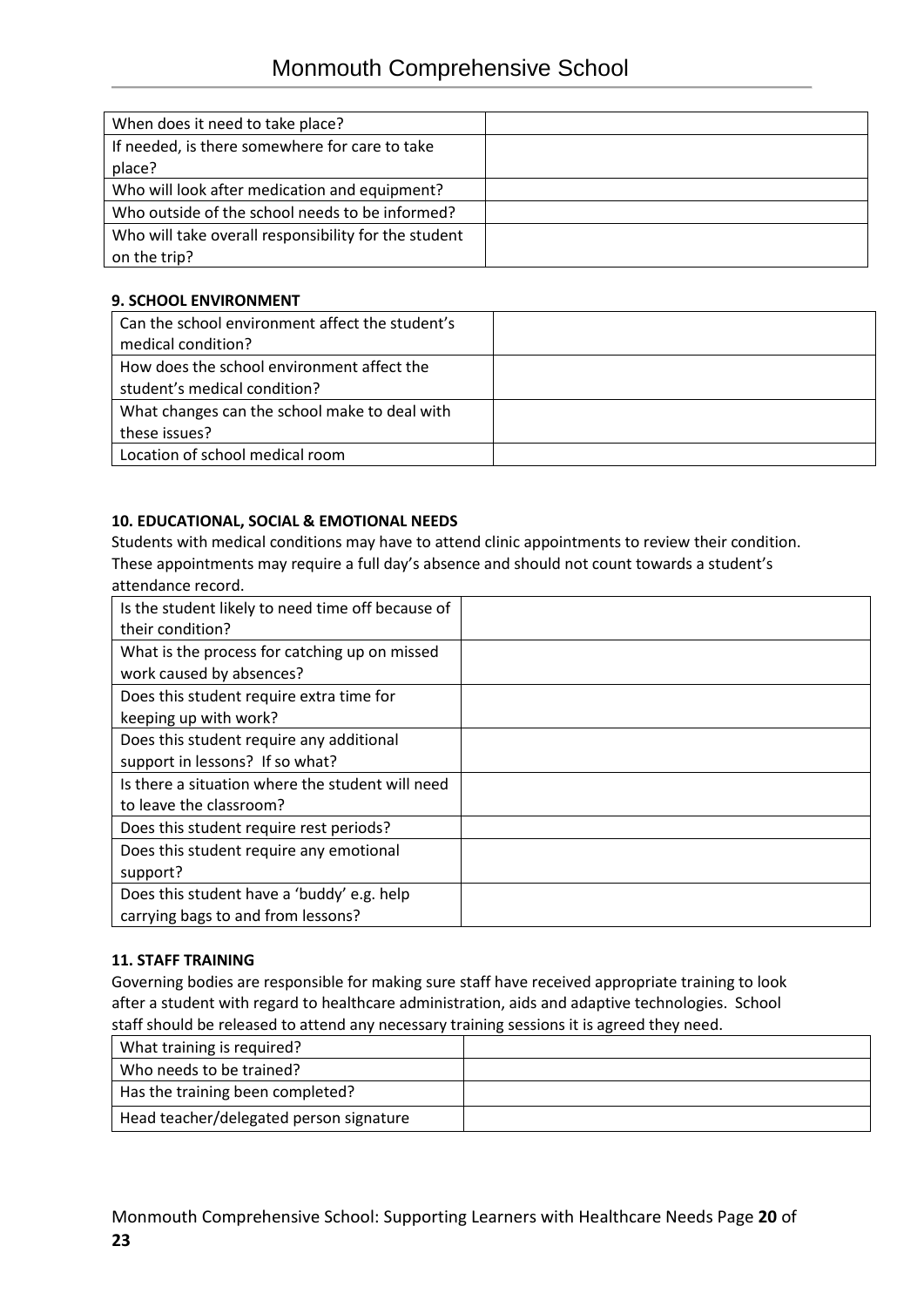### **12. TRANSPORT TO SCHOOL**

| What arrangements have been put in place? |  |
|-------------------------------------------|--|
|                                           |  |
|                                           |  |
|                                           |  |
| Who will meet the student in school?      |  |
|                                           |  |

#### **13. PERSONAL CARE**

For students requiring intimate care as part of their IHP, please refer to the schools intimate care policy.

| What arrangements have been put in place in<br>relation to any personal care needs across the |  |
|-----------------------------------------------------------------------------------------------|--|
| school day?                                                                                   |  |
|                                                                                               |  |
|                                                                                               |  |

### **14. PLEASE USE THIS SECTION FOR ANY ADDITIONAL INFORMATION FOR THE STUDENT.**

### **We suggest the following are stored together:**

- $\Box$  IHP from health<br> $\Box$  Medication cons
- $\square$  Medication consent form (if applicable)<br> $\square$  Statement of SEN/ALN IDP /individual e
- Statement of SEN/ ALN IDP /individual education plan / learning and skills plan<br>
One page profile
- $\Box$  One page profile<br> $\Box$  Risk assessment
- Risk assessment
- $\square$  Personal evacuation plan

#### **15. SIGNATURES**

|                        | <b>Name</b> | Signature | Date |
|------------------------|-------------|-----------|------|
| Head teacher/delegated |             |           |      |
| person                 |             |           |      |
| Young person           |             |           |      |
| Parents/carer          |             |           |      |
| Health professional    |             |           |      |
| School representative  |             |           |      |
| School nurse           |             |           |      |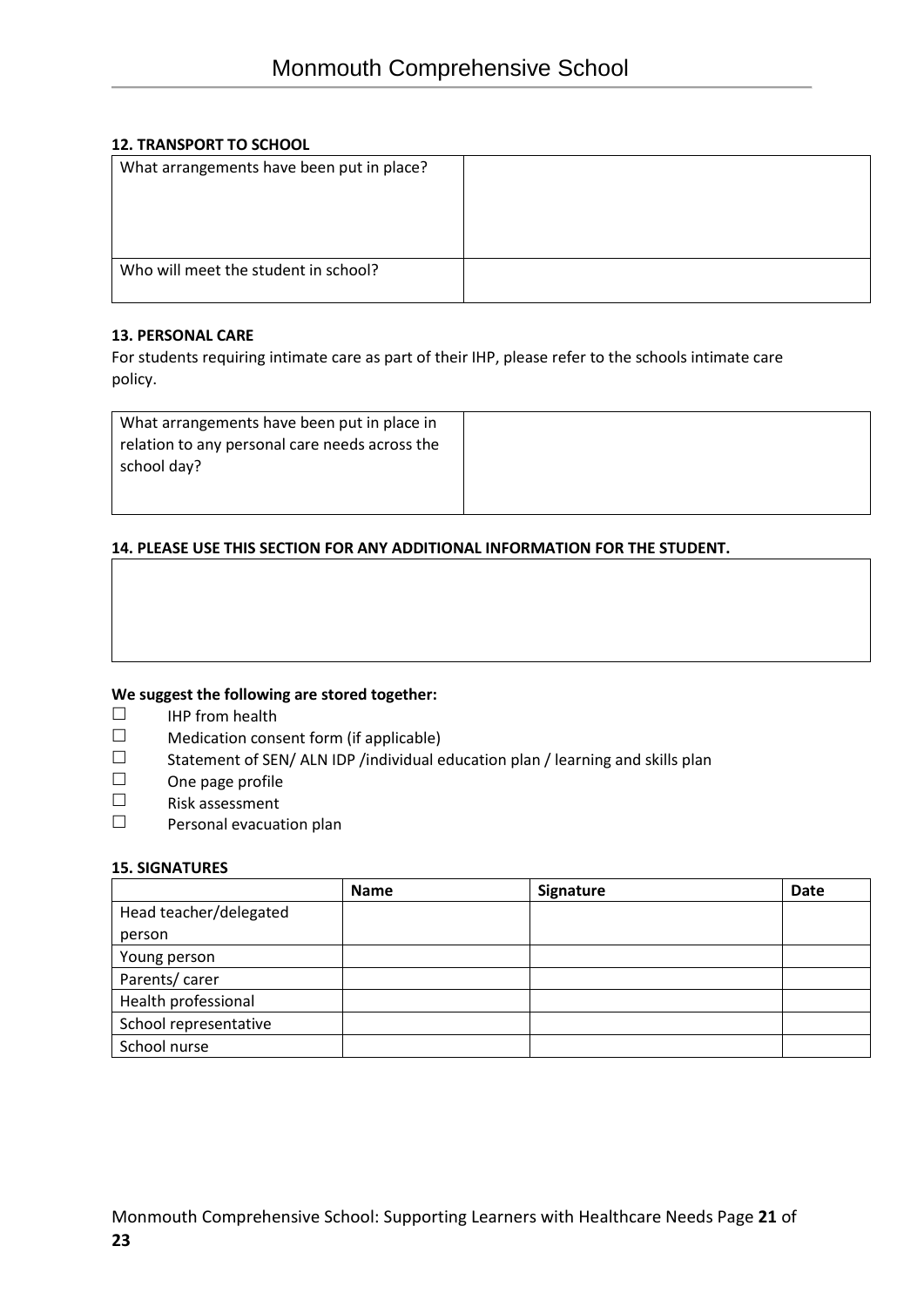# Appendix vi – Staff Training Record

#### **Monmouth Comprehensive School**

**STAFF TRAINING RECORD – ADMINISTRATION OF MEDICATION / TREATMENT Please ensure that the Education Workforce Council registration is updated accordingly (if appropriate).** 

I confirm that the above staff member(s) have received the training detailed above and is competent to carry out any necessary treatment / administration of medication.

| Trainer's signature:                                        |  |  |  |  |  |
|-------------------------------------------------------------|--|--|--|--|--|
| Date:                                                       |  |  |  |  |  |
| I confirm that I have received the training detailed above. |  |  |  |  |  |
|                                                             |  |  |  |  |  |
| Date:                                                       |  |  |  |  |  |
|                                                             |  |  |  |  |  |
|                                                             |  |  |  |  |  |